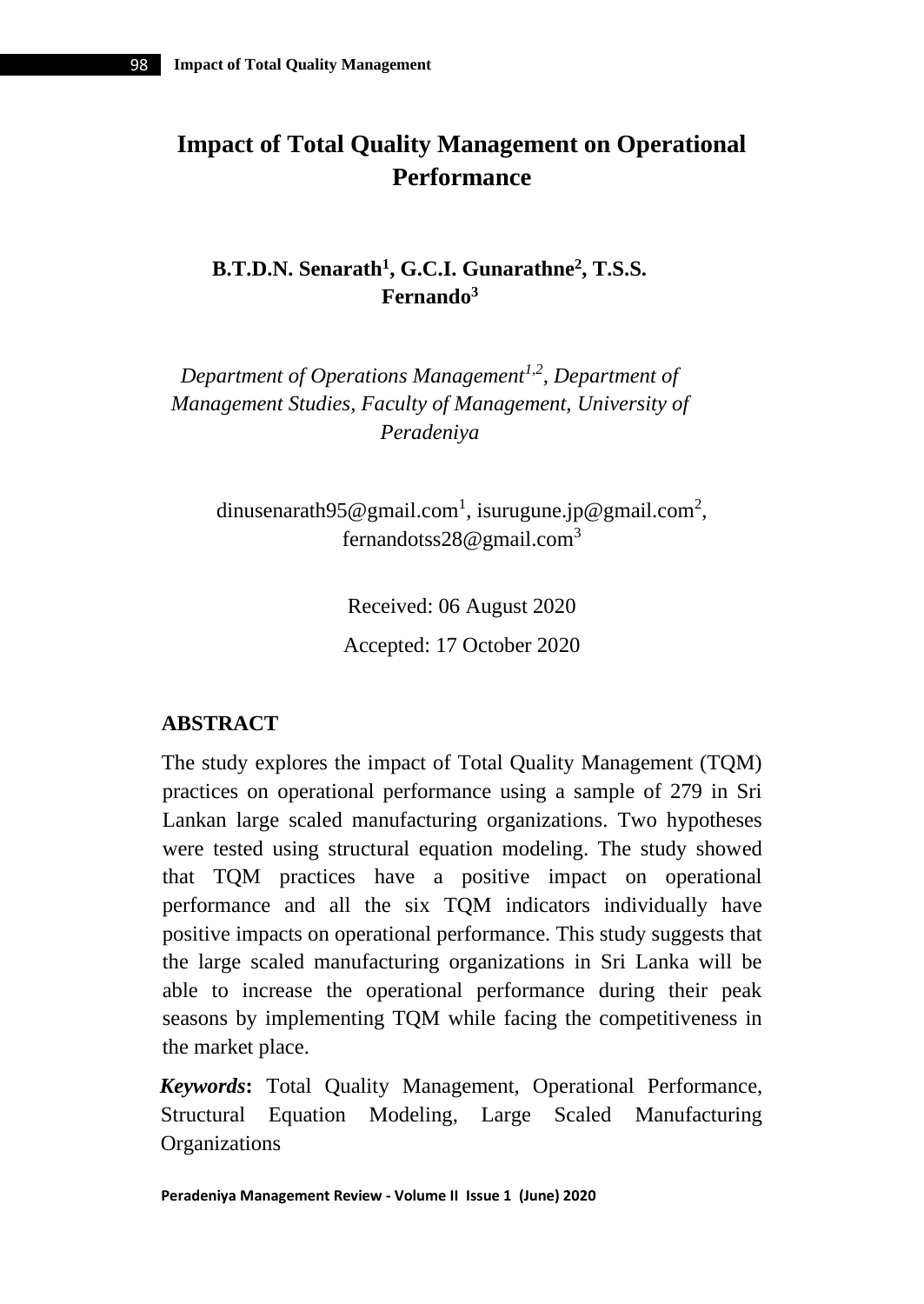### **1. Introduction**

#### **1.1 Background of the Study**

The competitiveness of today's business environment is rapidly increasing than it has been in the past decades. The more sellers of a similar product or service will lead to have a more competitive business environment in which the organizations have to compete. Therefore, organizations are expected to respond rapidly, effectively and efficiently to face the changes in the market place in order to achieve organizational success.

In order to achieve organizational success, an organization should have achieved both the financial performance and the operational performance (OPP). Operational performance is the output of an organization driven by operations towards goal achievement financially, operational wise and organizational effectiveness. (Venkatraman and Ramanujam, 1986). Operational performance is one of the main aspects of organizational performance. Furthermore, it is the performance of the company against prescribed standards such as waste reduction, productivity, regulations etc. In a rapidly changing competitive world, there is a need to focus on operational performance in order to gain competitive advantage.

In Sri Lankan context, the manufacturing sector is a significant contributor to the economy. Among them large scale enterprises are playing a vital role. It has been found that when analyzing the present contribution of this sector in the national economy, it is clear that the sector has not achieved desired level of contribution when compared with other developed and developing countries in the region. So, there seems to be a vast opportunity for Sri Lanka to harness the opportunity by developing this vital sector.

TQM is an important aspect in the modern business environment because it is a management approach that seeks to promote the long term success of an organization along with the customer satisfaction. In TQM, all members in an organization provide their contribution in order to improve the process, products and services and the culture which they used to work in and TQM uses different strategies, data and effective communication modes to integrate the quality discipline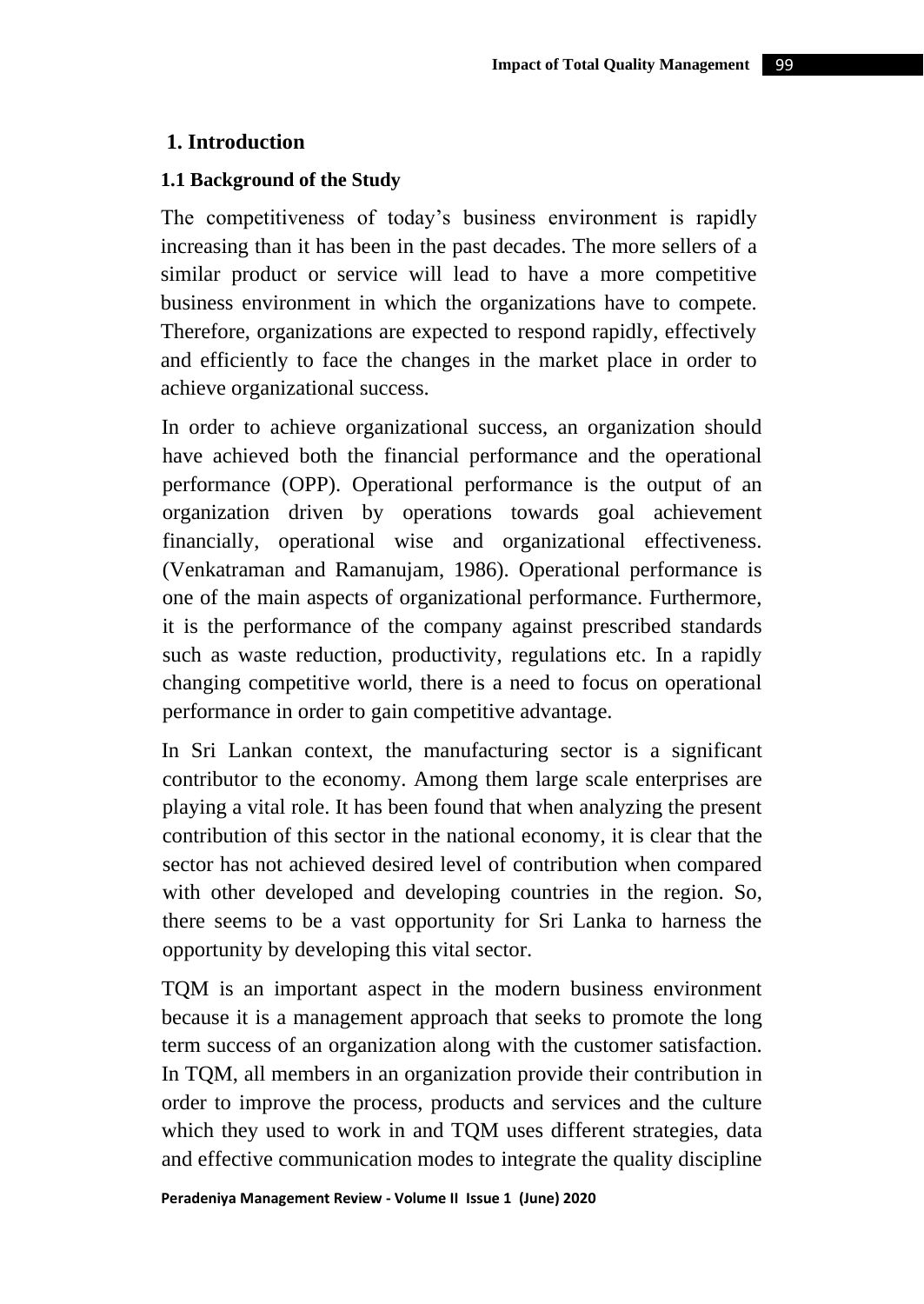in to the culture and the activities of an organization. TQM utilizes both quantitative (technical) methods and human resource (behavioral) practices to improve material and service inputs, intraand inter organizational processes, and to sharpen the focus on meeting customers' needs. (Forker, 1997).

Therefore, the aim of this research is to identify the impact of TQM practices on operational performance of the large scale manufacturing organizations in Sri Lanka based on the theoretical underpinnings of total quality management theory and the resource based view.

#### **1.2 Problem Statement (Research Gaps)**

One of the major issues that is existing in large scale manufacturing organizations in Sri Lanka is not achieving the desired level of operational performance during their peak seasons. According to the primary data gathered by the researcher, it is clear that the high cost, lack of flexibility, issues with the quality level are the main reasons for this problem. The aim of the research is to find solutions for this performance gap that has been identified by the researcher.

To the best of knowledge, up to date limited researchers have identified the impact of total quality management practices on operational performance of the large scale manufacturing organizations in Sri Lanka. Due to this, it is important to identify the relationship between TQM and operational performance since there are many people who will be affected by this.

The empirical gap that has been identified by the researcher is few of the previous researchers have considered the impact of TQM on operational performance in Sri Lankan context. But up to best of knowledge, few of the researchers have identified the relationship between TQM, on operational performance in large scaled manufacturing organizations in Sri Lanka. There are researchers who have tested the impact of TQM on operational performance in other countries. But the impact identified is unclear as some of the researchers argue that there is a significant positive relationship where as some researchers argue that the relationship is negative or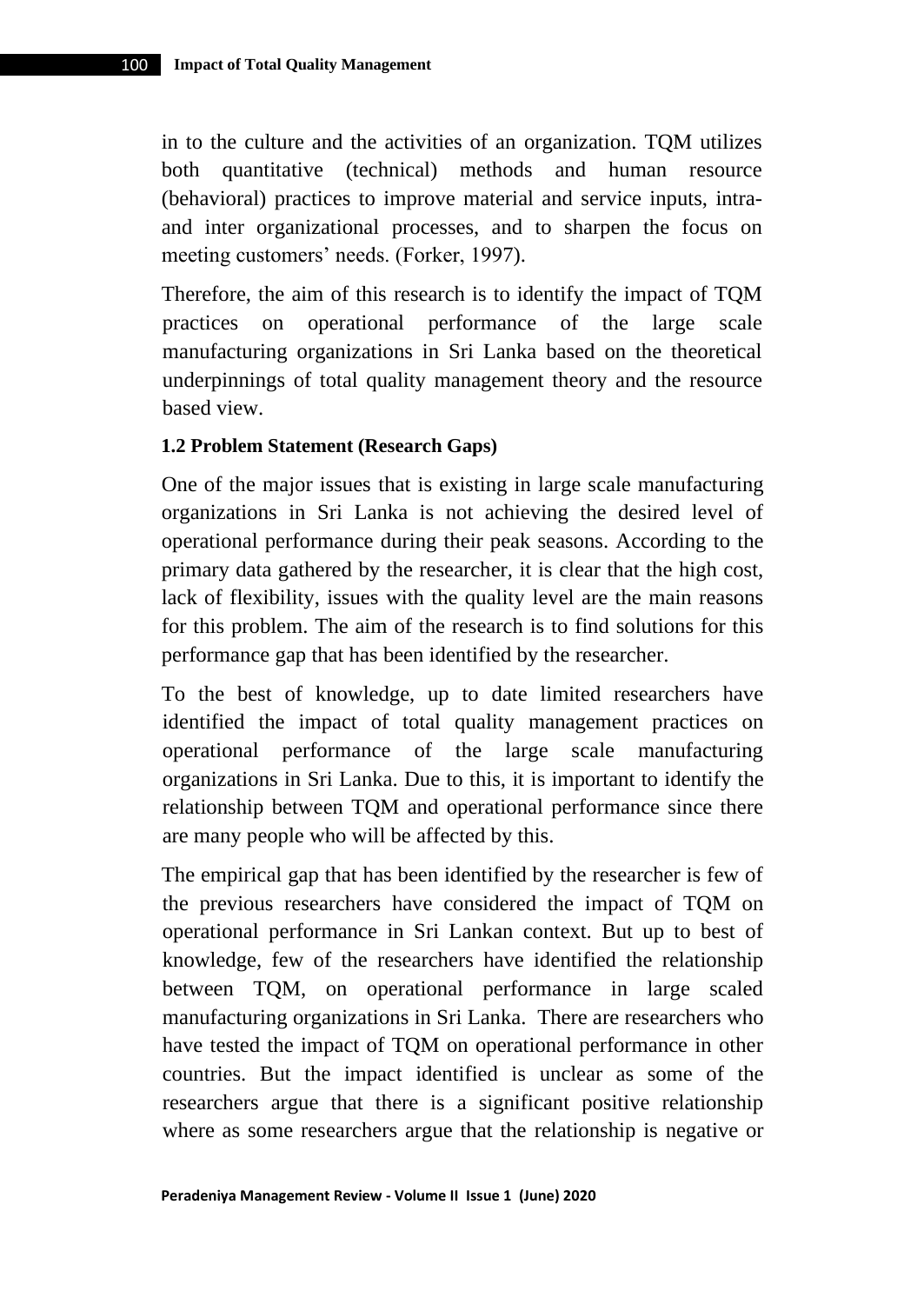insignificant. The researcher tries to find a clear solution for this theoretical gap.

Therefore this study will address the performance gap, empirical gap (contextual gap) and the theoretical gap by evaluating the impact of total quality management practices on operational performance with compliance to the large scaled manufacturing organizations in Sri Lanka.

## **1.3 Research Questions**

1. Do TQM practices have an impact on operational performance in large scaled manufacturing organizations in Sri Lanka?

2. What is the individual impact of six indicators of TQM practices on operational performance in large scaled manufacturing organizations in Sri Lanka?

### **1.4 Research Objectives**

1. To study the impact of TQM on operational performance in large scaled manufacturing organizations in Sri Lanka

2. To explore the level of individual impact of the six indicators of TQM on operational performance in large scaled manufacturing organizations in Sri Lanka.

### **1.5 Research Hypothesis**

## **1.5.1 Relationship between Total quality management and operational performance**

According to the past literature it is clear that, there are many factors that have an impact on TQM practices on operational performance. As per the findings of Alamri et al. (2014), Almansour (2015) and Al-Damen (2017), it is evident that there is a positive relationship between TQM and operational performance. But since that studies have not clearly addressed the gaps that identified in the present study, this study can hypothesize:

*Alternative hypothesis H1: TQM has an impact on operational performance*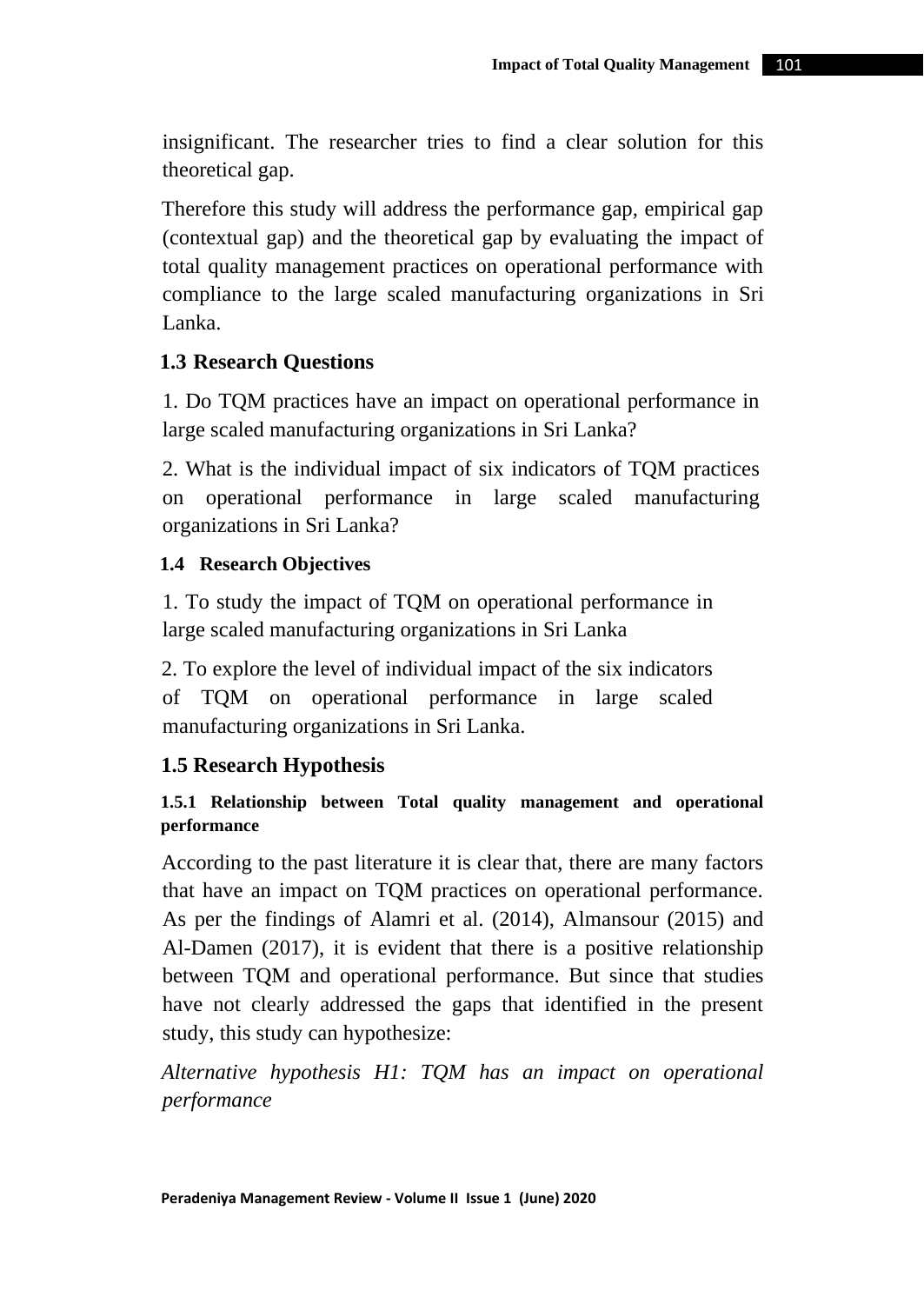### **1.5.2 Relationship between six indicators of TQM practices on operational performance**

Various scholars have identified the impact on TQM indicators on operational performance in different ways. Therefore, this study aims to address the unclear theoretical gap.

Zahari and Zakuan (2016) stated that there is a positive relationship between leadership and operational performance. But in contrast, Jaafreh and Al-abedallat (2013) found that employees had a negative perception towards leadership attributes. In order to find a clear conclusion, this study can hypothesize;

*Alternative hypothesis HI (a): Leadership (LER) has an impact on operational performance* 

Ahmad and Schroeder (2003) suggested that the human resource management practices including people management lead to increase the organizational performance of the organizations. As this study focus on improving the operational performance in organizations, it can be hypothesized that;

*Alternative hypothesis HI (b): people management (PEM) has an impact on operational performance* 

Sadikoglu and Olcay (2014) found that process management lead the organizations to improve the total quality management of the organization and in addition to that Ngambi and Nkemkiafu (2015) stated that process of the organization is a critical factor to ensure the TQM and operational performance. Therefore, this study can hypothesize;

*Alternative hypothesis HI (c): Process management (PROM) has an impact on operational performance* 

Khanna, Sharma and Laroiya (2011) stated that there is a positive relationship between customer focus and operational performance in an organization and that study was based within the Indian manufacturing firms. In the current study, the aim is to fill the contextual gap by addressing the customer focus on Operational performance in large scale manufacturing organizations in Sri Lanka. Therefore, this study can hypothesize;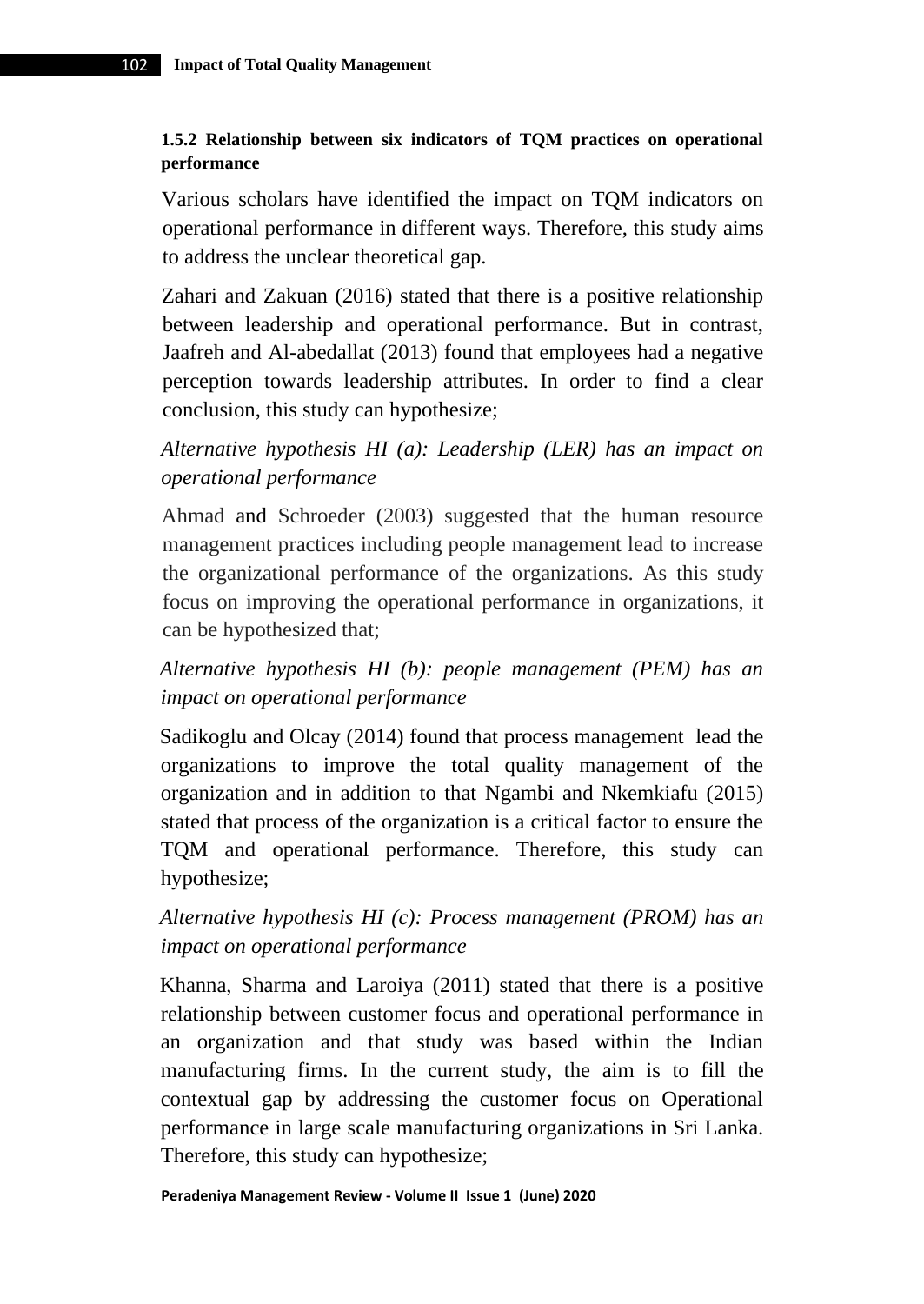*Alternative hypothesis HI (d): Customer focus (CF) has an impact on operational performance*

According to Evanz and Lindsay (1995), the strategic planning focuses on the organizations strategic and business planning and deployment of plans, along with the attention to customer and operational performance requirements. Therefore, it is essential to identify the impact of strategic planning on operational performance in an organization. As a result of this, this study can hypothesize,

*Alternative hypothesis HI (e): Strategy planning (SP) has an impact on operational performance* 

According to Malcom Baldrige National Award Critreia (1995), the information analysis supports the organizations to improve the performance of the organization. Since this study focus on the improvement of operational performance, it can be hypothesized;

*Alternative hypothesis HI (f): Information analysis (IA) has an impact on operational performance* 

### **1.6 The Significance of the Study**

This research studies the impact of total quality management practices on the operational performance in large scale manufacturing organizations in Sri Lanka which will be beneficial for both practitioners and the academia. The study, further investigates the dimensions of total quality management practices through an extensive literature review. Therefore, the significance of this study can be emphasized as the theoretical as well as the contextual contribution.

This study aims to cater the unclear theoretical gap, by evaluating the impact of total quality management practices on operational performance, considering the variables like, leadership, customer focus, process management, people management, information analysis and the strategy planning. The operational performance has been measured through the variables such as cost, flexibility, delivery, quality and the dependability.

Above mentioned aspect has not been empirically analyzed previously as a single model in large scale manufacturing organizations in Sri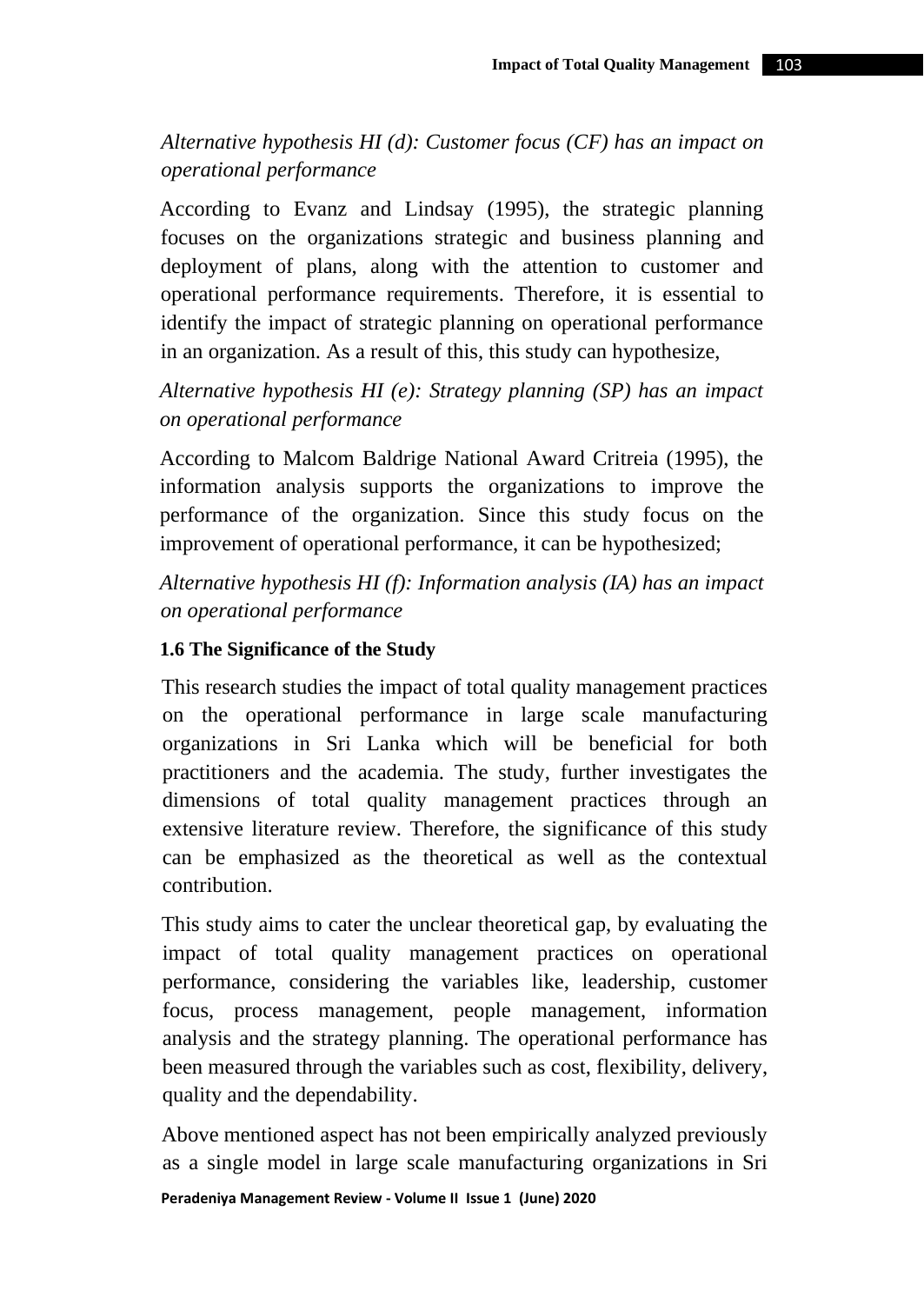Lanka. Therefore, the significance of this study is that this research helps to create a new knowledge to the existing literature by addressing both the theoretical gap and the empirical gap.

Moreover, it is important to identify the effect of total quality management practices on operational performance because, ultimately it helps to achieve organizational performance effectively and efficiently which will lead to achieve competitive advantage. Therefore, this also can be considered as a significance of this study.

It has no doubt that large scale manufacturing organizations in Sri Lanka holds a significant position in Sri Lanka's economy. Therefore, it is important to identify the effect of TQM practices on the operational performance. Hence, this study will also contribute immensely to the Sri Lankan industrial sector and ultimately to the Sri Lankan economy. Therefore, in a nut shell, the study will be beneficial for the practitioners, researchers and the policy makers in a broad way and it will ultimately help for the economy of the country.

#### **1.7 Research Overview**

In order to address the research problem explained in the first section, this study points towards the development of a theoretical model that suggests the impact of TQM practices on operational performance. The second section of the article elaborates the past literature on TQM and Operational performance. These literature acts as a foundation to develop the research model and the hypotheses as an effort to seek answers for the research questions. The third section is devoted to methodology being used in the article. Data collected from the survey is then examined and analyzed based on the structural equation modeling (SEM) approach proposed in the section four. Section five is committed to discuss the findings with available literature both locally and globally. Finally section six consists of the conclusions and discuss the possible managerial implications of the research that are relevant and related to the research problem and the context.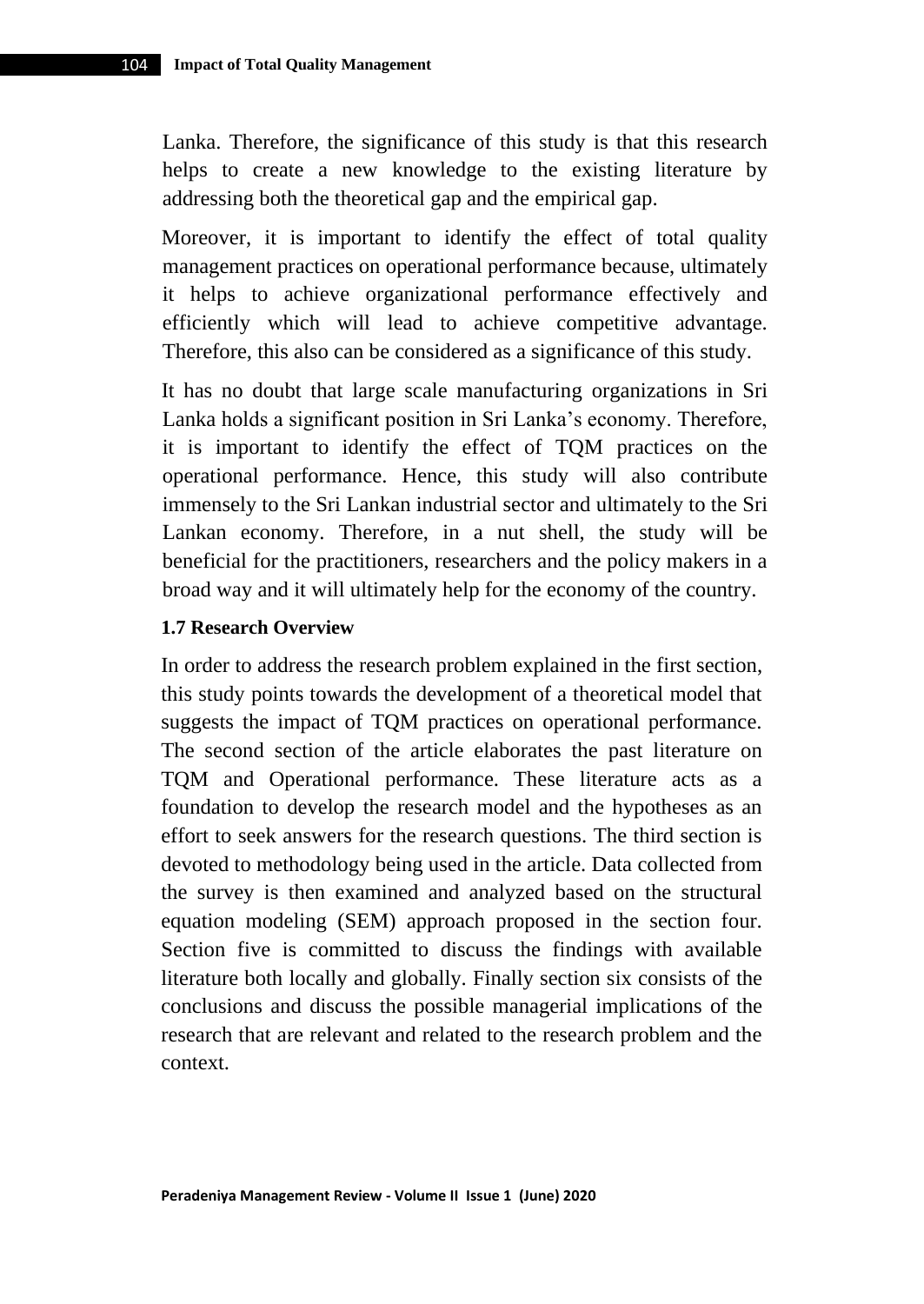### **2. Literature Review**

### **2.1 Theoretical Foundation of the Study**

#### **2.1.1 Total Quality Management Theory**

Total quality management theory was established by Deming (1991) and Juran in 1931. This theory was established on the foundation of customer satisfaction (Arumugam et al, 2008). Anyango et al. (2012) assert that quality is perceived from different perspectives by different customers. Deming (1991) has stated that if a company focuses on cost, the problem is that cost rise while quality deteriorates. Deming's system of profound knowledge consists of system appreciation, variation knowledge, knowledge theory and the psychology knowledge. And also he has found 14 principles to define total quality management. Crobsy 's (1979) four absolutes are define quality as adherence to requirements, Prevention is the best way to ensure quality, and Zero Defects (mistakes) is the performance standard for quality and Quality is measured by the price of nonconformity. Joseph Juran is responsible for what has become known as the "Quality Trilogy." The quality trilogy is made up of quality planning, quality improvement, and quality control. If a quality improvement project is to be successful, then all quality improvement actions must be carefully planned out and controlled. (Bowen et al., 1994). In general, total quality management will lead to improve the performance of an organization either operationally or financially. Therefore, this theory is applicable in this study on the basis of impact of TQM on operational performance.

#### **2.1.2 Resource Based View**

The resource based view, is an approach of strategy formulation aimed at attaining competitive advantage based on an organization's resources. This theory was mainly developed in 1980s and 90s. Under this view, Organizations look for competitive advantage within themselves as opposed to looking for competitive environment outside (Barney, 1991) The resources based view of strategy also creates a frame work for the executives to think about their strength and weakness, understand marketing issue that helps to improve corporate performance (Falkenreck, 2010).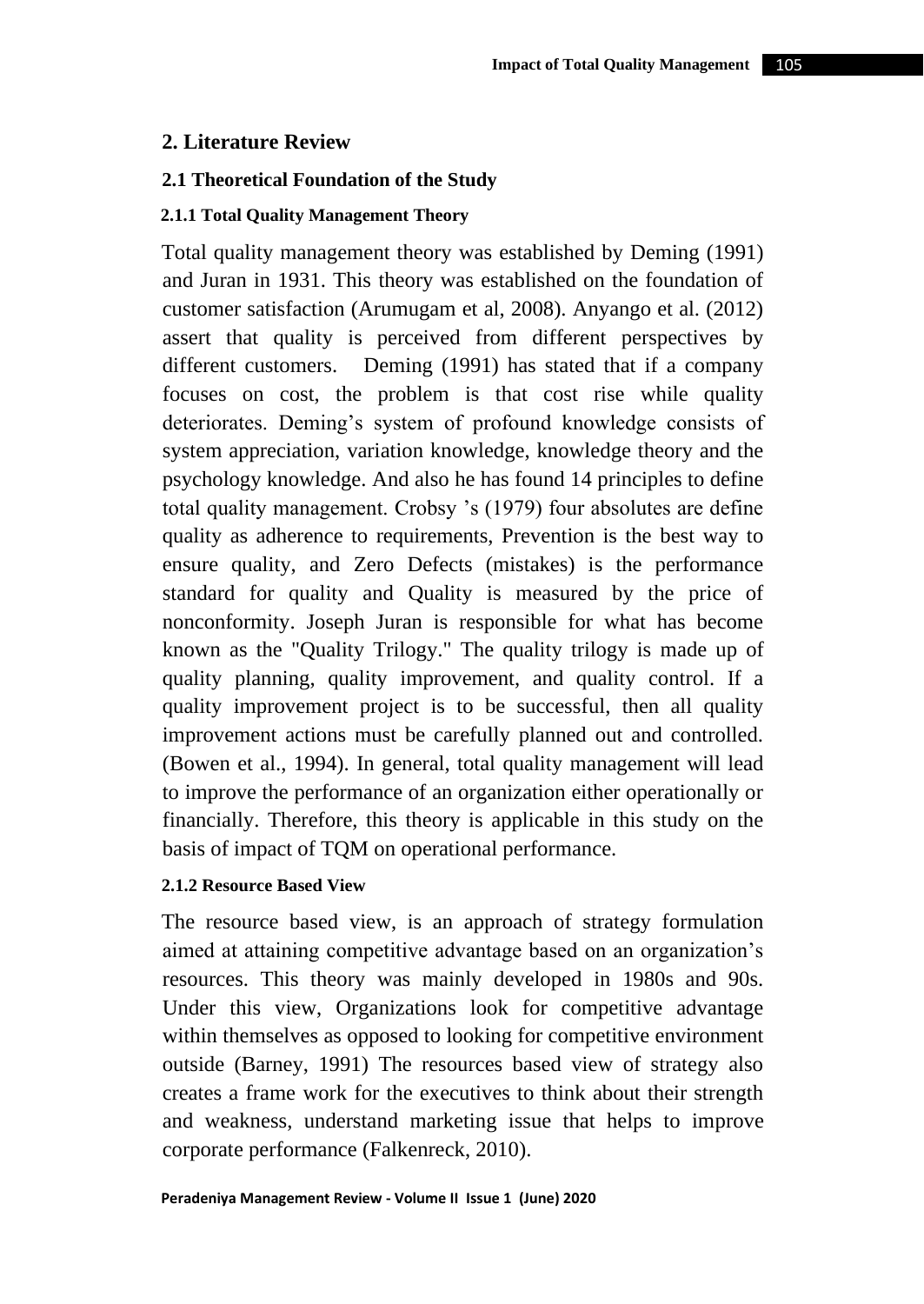A model developed by Barney described the source of competitive advantage to be residing in resources both tangible and intangible that must be heterogeneous and immobile, not imitable and nonsubstitutable with great effort. TQM can lead to the improvement of performance by encouraging the development of assets that are specific, produce socially complex relationships which are steeped in the history and culture of the company and generate tacit knowledge (Barney, 1991).TQM can further the development of a series of routines and form the fabric Of behavior in the organization, which result from a process of learning and experience within the company itself (Winter, 1994). Thus, TQM generates a wealth of distinctive competencies within the company that encourage a more effective and efficient development of the operations within the organization. Therefore, resource based view is also can be used for this study in order to identify the relationship between total quality management practices on the operational performance of the organizations

### **2.2 Operational Performance**

Performance is made of the actual outputs or results of an entity as compared against its intended goals and objectives (Walker, et al., 2009). Organizational Performance can be evaluated in terms of either operational or financial performances. Examples of factors that promote operational performance include productivity, level of output, employees' performance, and customer satisfaction (Kuo et al., 2009). On the other hand, the enterprise's financial performance is measured in terms of revenue growth, profit margin, and the growth of the organization (Jerome, 2013). In the present business environment, the performance of the organization is measured using financial gains, and employee and client satisfaction. Ho (2008) argued that the effectiveness and efficiency of firm's operations affect both operational and financial performance. According to Sigei, (2014) there are many factors that can be used to measure performance that include market and financial results, operating performance involving efficiency and effectiveness of an organization, employee performance, social responsibility and customer results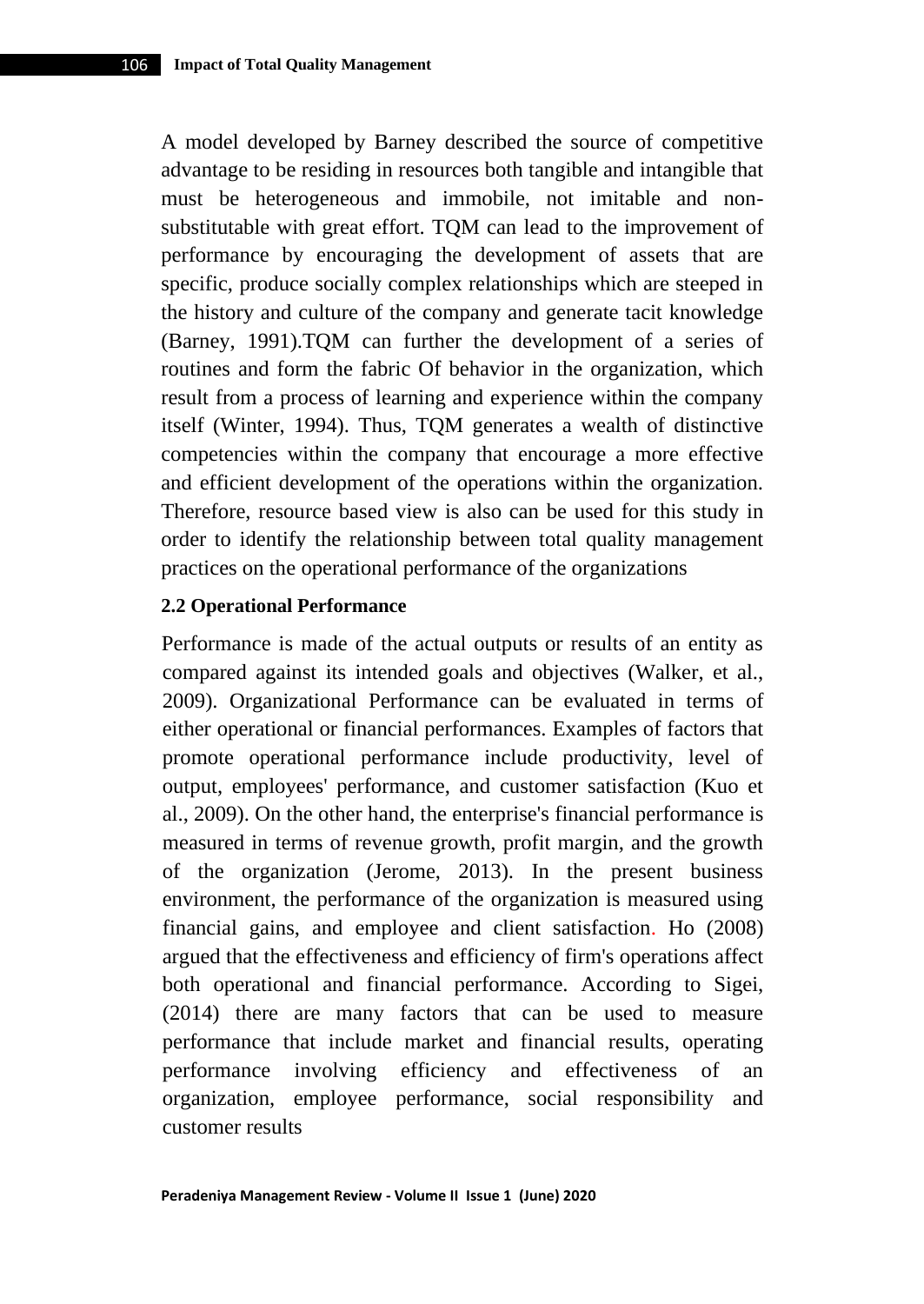According to Andy Neely (2009), there are five main operational performance objectives: speed, quality, costs, flexibility, and dependability. In a rapidly changing competitive world, there is a need to focus on operational performance in order to gain competitive advantage. Therefore, the study will measure operations performance in terms of cost, quality, flexibility, speed and the dependability.

#### **2.3 Total Quality Management**

Research by Flynn et al. (1995), identified the most influential elements of TQM as intangible and behavioral. Additionally, the study found TQM as a soft variable consisting of customer focus, human resource focus and leadership as these are invisible but have a direct impact on company's performance (Flynn et al., 1995; Powell, 1995). Following a comprehensive review of the literature it was eminent that most of the researchers evaluated TQM through six variables. These variables were; strategic planning, leadership, customer focus, information and analysis, process management and people management (Terziovski and Samson, 1999). According to Curkovic et al., (2000) the most successful elements of TQM were customer focus, employee empowerment and top management support (Mehmood et al., 2014). Talib (2013) claimed no research explicates the key elements of TQM. It becomes hard to identify the exact elements of TQM based on the above criteria (Hoang et al., 2006). Nevertheless, the majority of the researchers agreed that the most significant elements of TQM were customer focus, process approach, supplier partnering, employee involvement, continuous improvement, top management support and strategic quality management. Hassan et al., (2014) noted that TQM practices of top management/leadership, customer focus, people management, process management, and strategy planning and information analysis affects the organizational performance. At the same time, almost in all the research studies TQM practices have been assessed using the Malcom Baldrige National Quality award criteria (1995) which consists of six factors namely, top management/leadership, customer focus, people management, process management, and strategy planning and information analysis.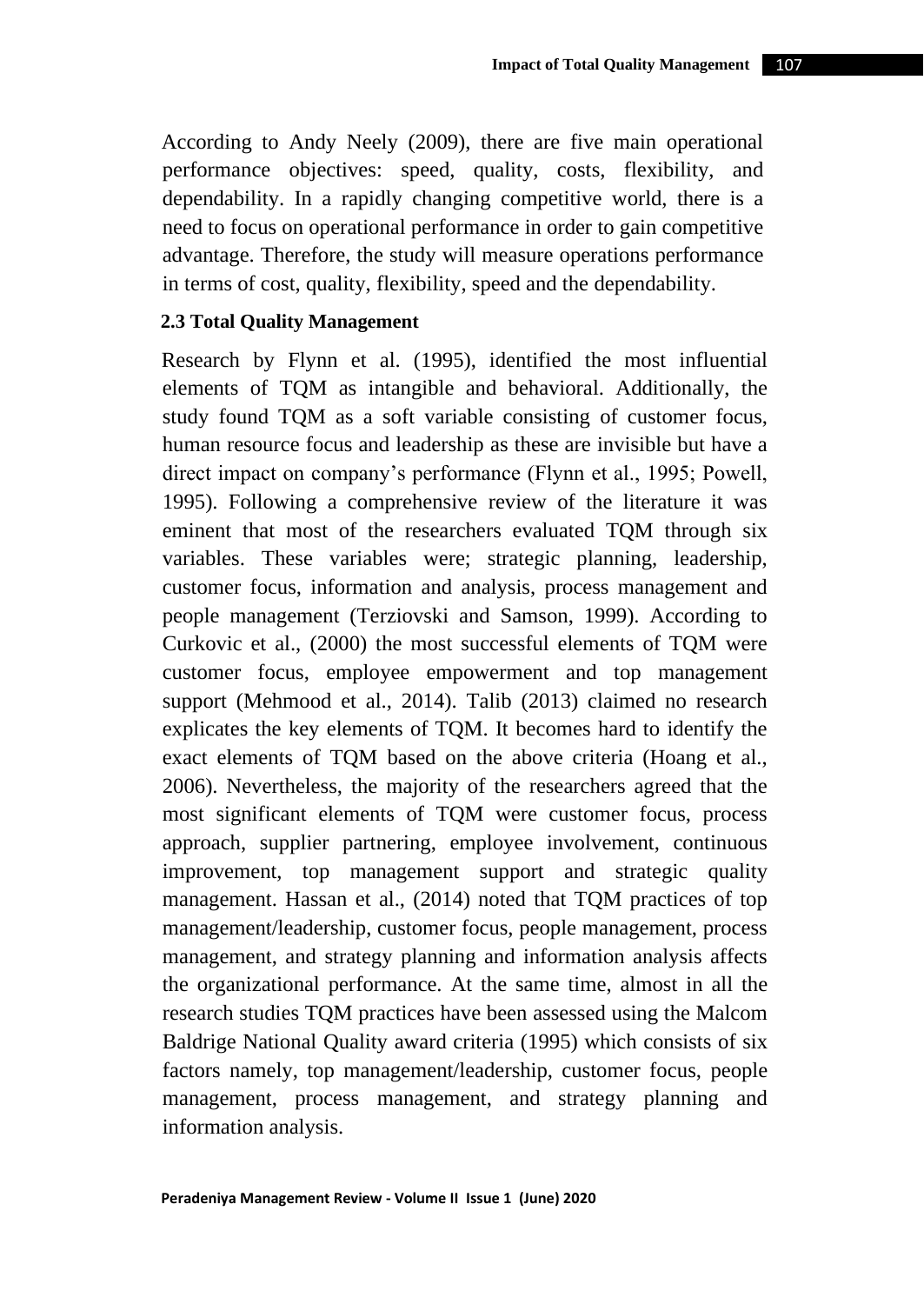#### **2.4 Relationship between Variables**

Research studies that have been carried frequently has identified the relationship among TQM and organizational performance in many ways. Many researchers conclude that the effect on TQM on quality performance is significant for both the manufacturing and the services firms. The study of Lai and Cheng (2005) indicates that high levels of quality management implementations and marketing implementation alignment are conducive to achieve a high level of organizational performance through motivation, productivity performance, societal and marketing performance. But, effect on TQM and operational performance is scarily researched. (Perera and Kuruppurachchi, 2010). As per the limited literature, most of the researchers have found that there is a positive relationship among TQM and the operational performance (Sarkees and Hulland, 2009). But according to the available data, TQM and operational performance have not been tested in large scaled enterprises in Sri Lanka. Therefore, the main purpose of this research is to identify the impact on total quality management practices on manufacturing organizations in Sri Lanka by filling the contextual gap.

#### **2.5 Conceptual Framework**

The following framework is developed with the aim of finding solutions to the research problem. The model has been established based on the literature on TQM and OPP. Hence, it will hypothesis the relationships of the study and simplify the understanding of the study context.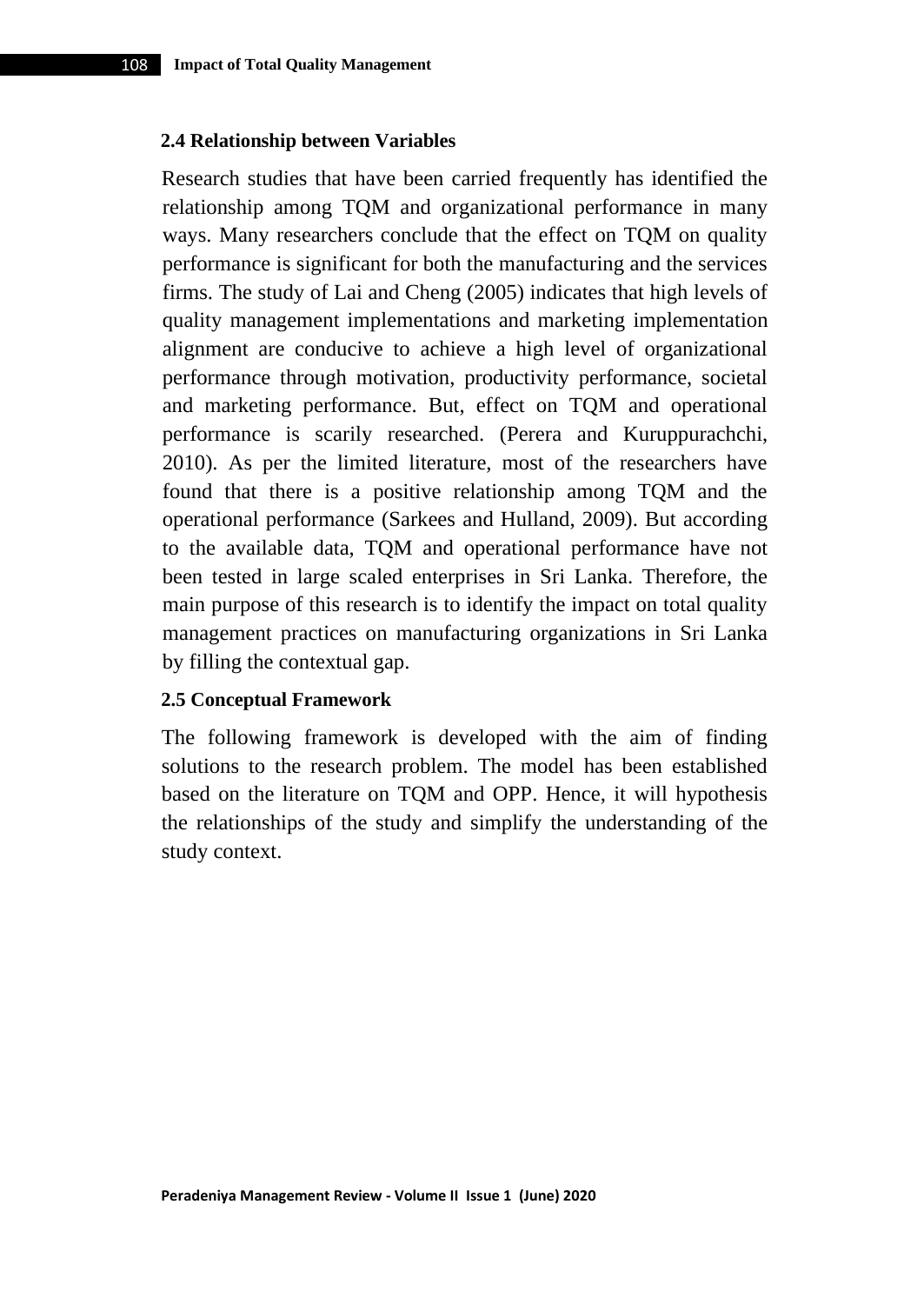**TQM**

**(**MBNQA, 1995)

#### **OPERATIONAL PERFORMANNCE**

**(**Neely, 2009)



*Source: Author Constructed*

### **Figure 1: Conceptual Framework**

### **3. Research Methodology**

#### **3.1 Research Design**

In order to understand the process of research, the concept of "Research Onion" which was produced by Saunders et al. (2007), was used. This study would follow positivism where that philosophy allows to observe social reality that will lead to credible data to answering to the gathering of facts. (Mark, Philip, & Adrian, 2009). And the interpretations of the findings of this research will be quantified and generalized using statistical analysis. The researcher used the deductive approach by developing a conceptual framework from the literature to test the collected data. For this study, the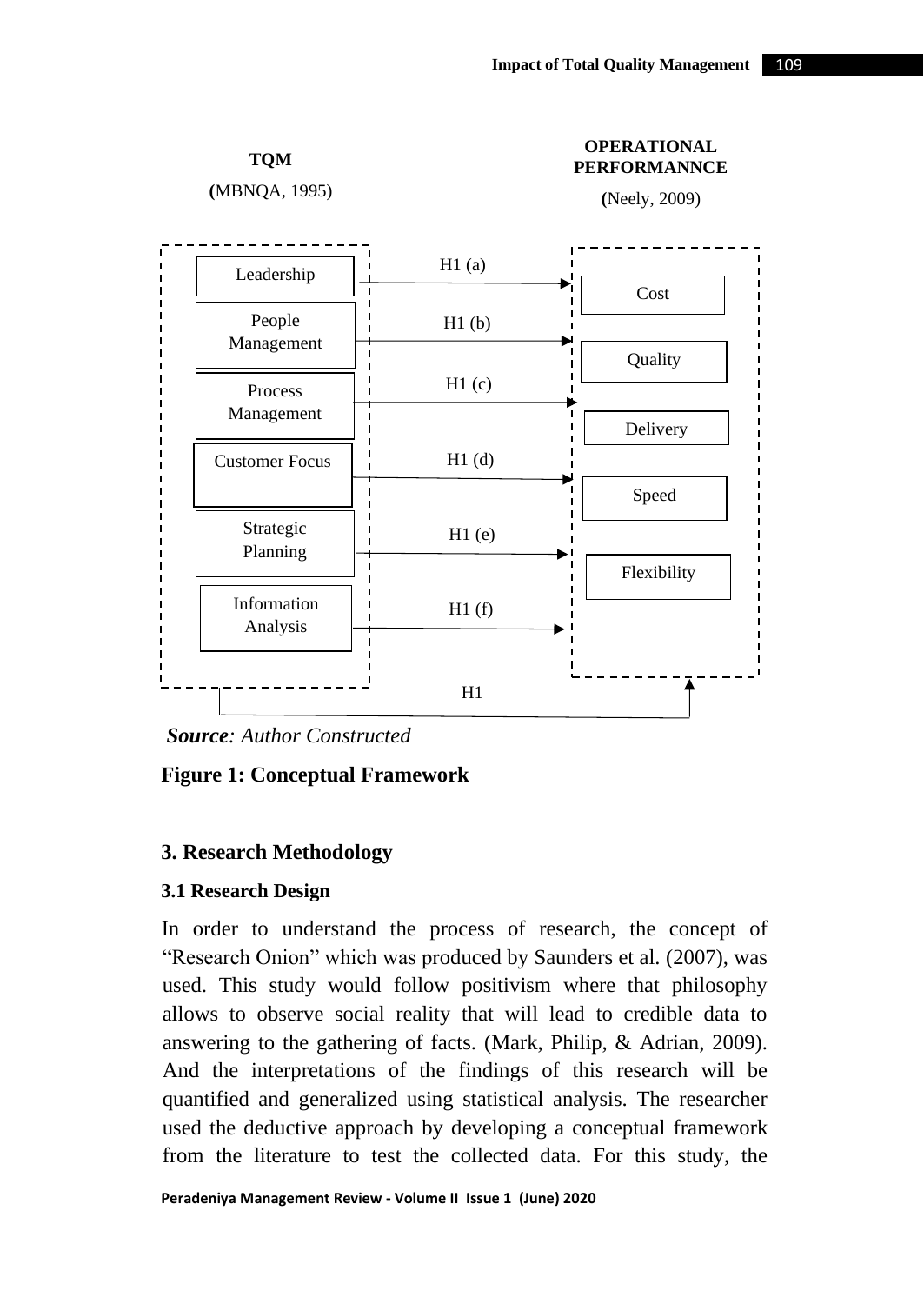researcher decided to use survey research strategy which is often linked with the deductive approach as the research strategy. Mono method is used in this study as the research choice where it gathers only quantitative information. The cross-sectional time horizon is adopted when conducting this research as the research is to be completed over particular time duration.

### **3.2 Population and Sampling Procedure**

The population that the study is relying on is the listed companies in Ceylon chamber of commerce. Since Ceylon Chamber of Commerce does not categorize the companies under them as large scale organizations, the definition declared by the OECD (Organization for economic cooperation and development) report will be considered in this study.

### **Table 1: Classification of Businesses**

| <b>Sector</b> | Criteria                    | <b>Micro</b> |       | <b>Small   Medium   Large</b> |                     |
|---------------|-----------------------------|--------------|-------|-------------------------------|---------------------|
| Manufacturing | Number of Less<br>employees | than 10      | 10-49 | 50-249                        | More<br>than<br>250 |

*Source: OECD (2020)*

At present there are 626 large scale manufacturing companies and the sample size was selected as 220. The sample unit of analysis is the listed large scale organizations in manufacturing sector. The sample unit covers industries of agro processing and beverages, high tech industry, machinery and equipment, pharmaceuticals, apparels and rubber based products.

The researcher will use simple random sampling as it is highly generalizable, can be easily understood and reliable. Unit of analysis will be organizations.

The majority of information required for this study is to be taken from employees working at the managerial level. Therefore, it is decided that the managers would be the respondents in this study. Many studies are based on a single respondent from each company.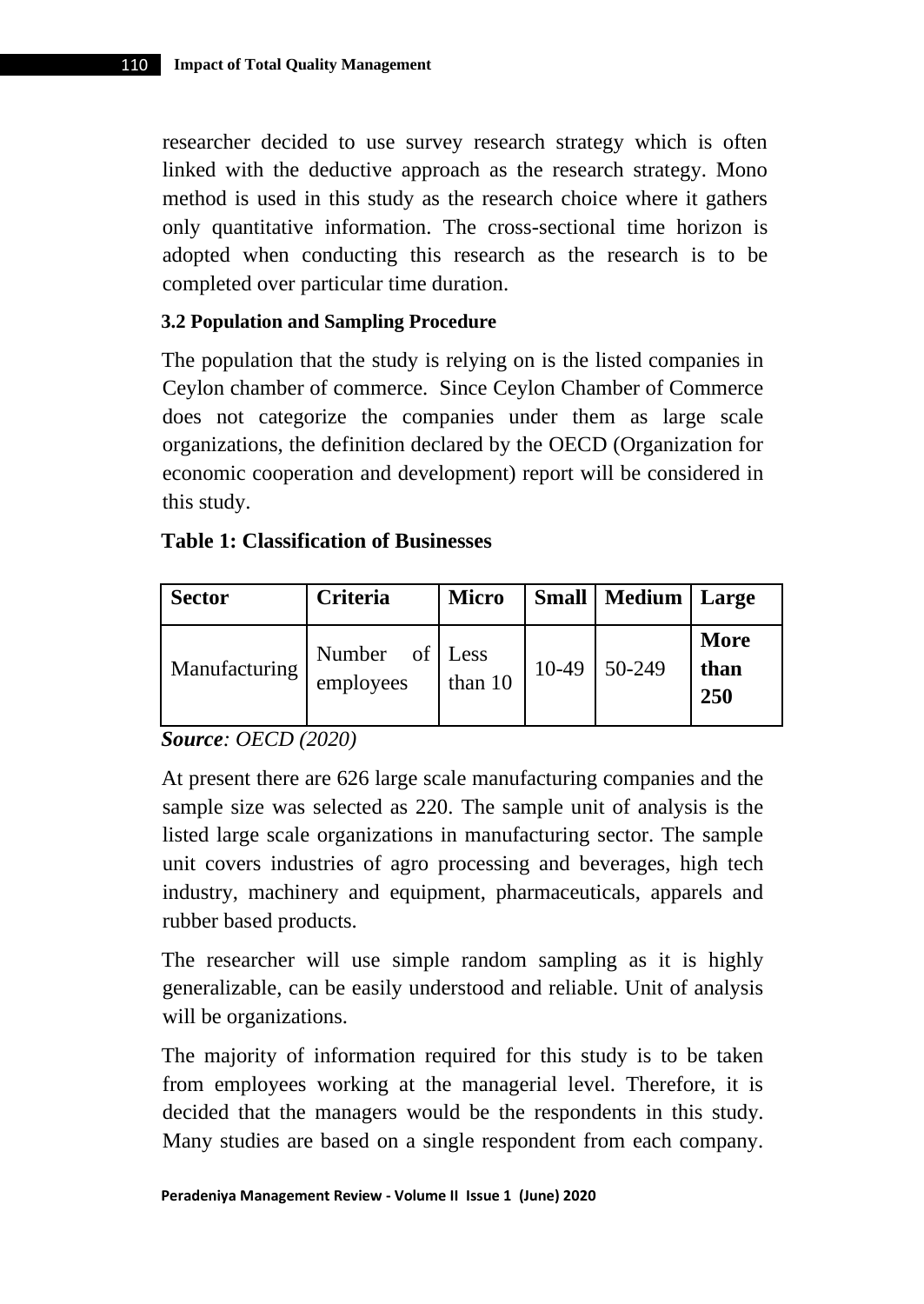For example, the studies conducted by Hussain, Akhtar and Butt (2009) and Bou-Llusar et al. (2009) are based on a single response, and the respondents were the quality or production managers. Similarly, this study is based upon a single response from each company and respondents were quality or production managers.

The current study used structural equation modeling (SEM) as the analysis technique as it utilizes a confirmatory rather than an exploratory data analysis, which helps it to fit with hypothesis testing, can provide explicit estimates of error variance parameters and can handle measurement error problems much better than traditional multivariate procedures and can analyze both observed and unobserved measurements while traditional method can only analyze observed measurements.

SEM is the most suitable data analysis technique for the present study to test the hypothesis since SEM allows for analyzing both observed and unobserved variables whereas traditional methods such as regression analyze only observed measurements.

However, with respect to different features of SEM, it is difficult to develop general guidelines regarding the sample size. (MacCallum et al, 1999). Moreover, various rules of thumb have been noted as;

1. The minimum sample size is 100 or 200 (Boomsma and Hoogland, 2001)

2. 5 or 10 observations per estimated item are necessary (Bentler and Chou, 1987)

According to Hair et al, 2010, five cases per variable would be adequate when the latent variables have multiple indicators. Therefore, present study deals with five contrast along with 44 indicators and therefore 220 would be minimum sample requirement for the study.

### **3.3 Pre Test and Pilot Test**

The questionnaire, once developed, was sent to five people three operations managers and two production managers in five manufacturing firms for their comments. These participants were given the questionnaire and asked to examine it for meaningfulness,

#### **Peradeniya Management Review - Volume II Issue 1 (June) 2020**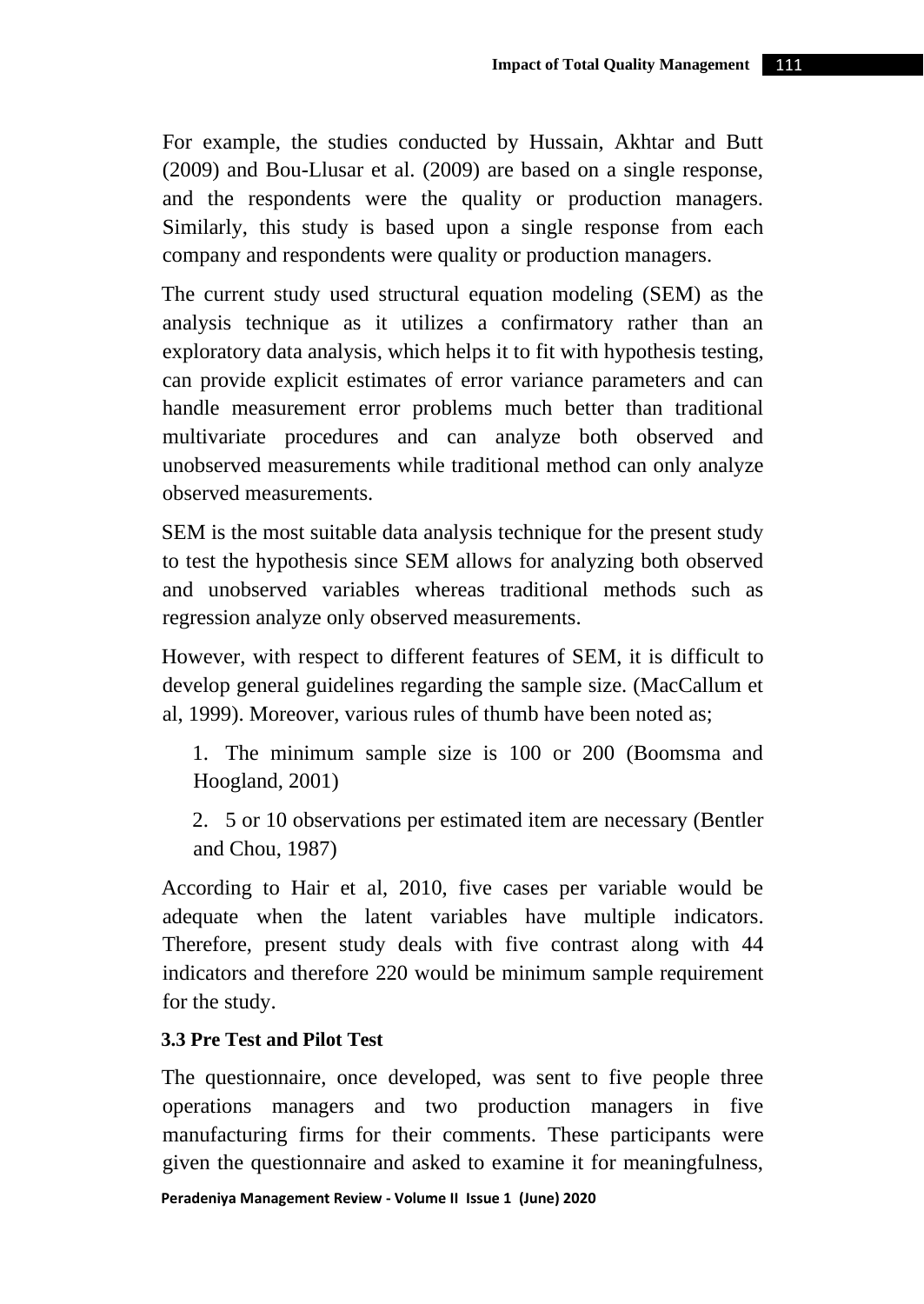relevance and clarity. After the pre-test, 30 respondents were given edited questionnaire for the pilot test. The purpose of the pilot test is to identify and eliminate potential problem in the questionnaire design (Malhotra and Peterson 2006) and to examine the validity and reliability of the measures used in the questionnaire (Sekaran and Bougie 2009). The 30 questionnaires were analyzed using the statistical package SPSS package version 23. The reliability of the measures were checked for each construct through Cronbach's Alpha. A satisfactory level of reliability can be obtained through a Cronbach's Alpha of 0.7 (Nunnally and Bernstein 1994, p.245). Therefore, questions relating to depicted in Table 2 demonstrate internal consistency

**Table 2: The measures of reliability of questions in pilot-test questionnaire** 

| <b>Construct</b>     | <b>Cronbach's Alpha</b> |
|----------------------|-------------------------|
| Leadership           | 0.744                   |
| Strategic planning   | 0.707                   |
| Customer focus       | 0.831                   |
| Information analysis | 0.785                   |
| People management    | 0.845                   |
| Process management   | 0.823                   |
| Cost                 | 0.728                   |
| Speed                | 0.714                   |
| Flexibility          | 0.703                   |
| Quality              | 0.787                   |
| Dependability        | 0.725                   |

*Source: Survey Data (2020)* 

# **4. Data Presentation and Analysis**

#### **4.1 Data Analysis**

Like any statistical method, SEM features a number of assumptions which should be met or at least approximated to ensure the trustworthy results (Kline, 2011). Given 279 questionnaires deemed valid for data analysis, this section further examines the extent to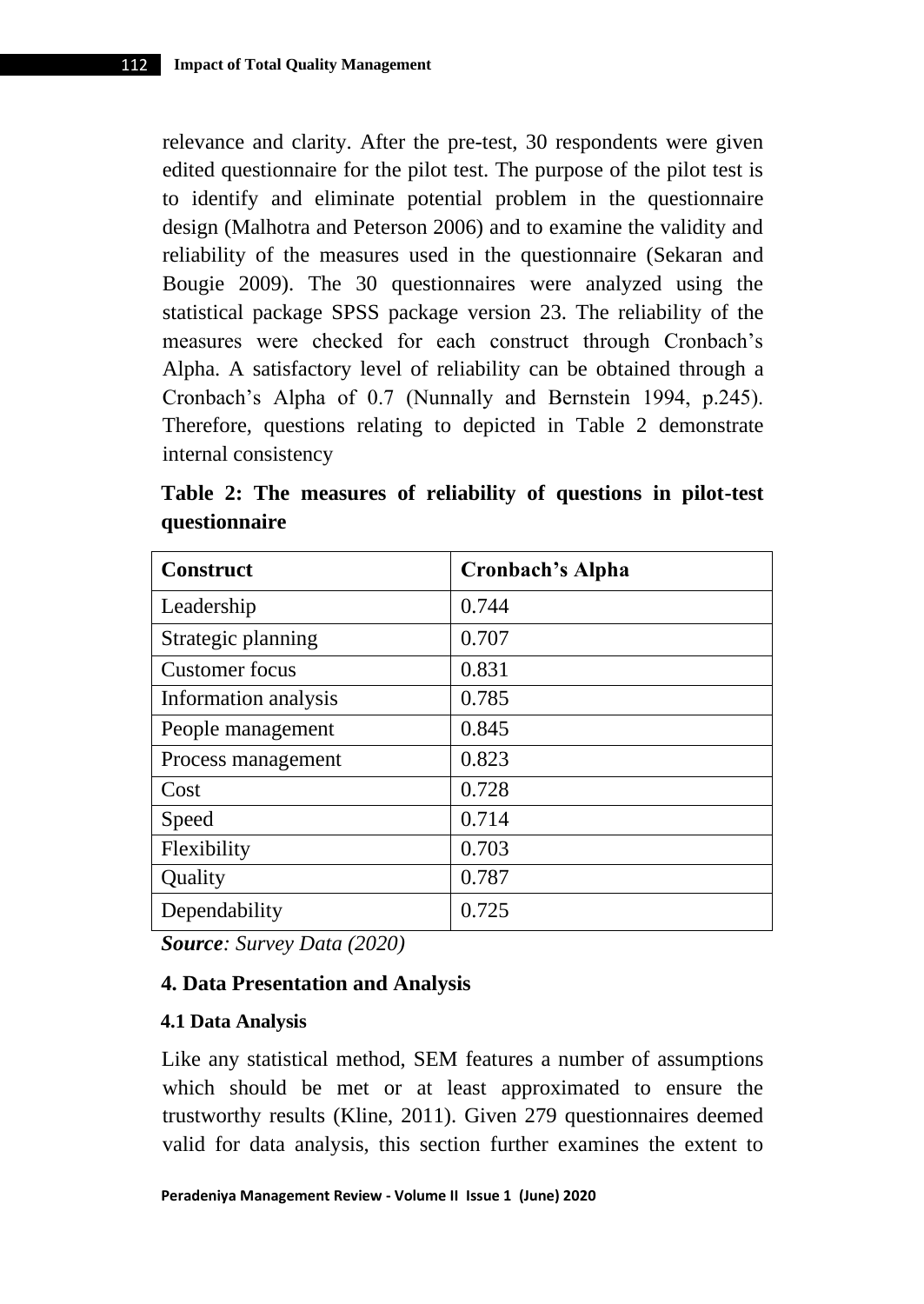which data meet these assumptions. In particular, the following data issues are examined: missing values, outliers, multivariate assumptions, statistics for scale purification and the reliability test and model validation. There were no missing values and outliers.

Normality of the study was achieved since all the skewness statistics are less than one and kurtosis statistics are ranging within in -2 and +2. Shapiro Wilk's test (P>0.05) Shapiro and Wilk, (1965). Therefore, the assumption of normality is validated and thus the analysis could be preceded using AMOS. This is because normality is one of the basic assumptions that need to be satisfied in SEM analysis. (Byrne, 2010). Based on the ANOVA table, sig value of the deviation of the linearity, which is greater than 0.05, in all variables, it can be concluded that there is a linear relationship in the data set Homoscedasticity is another important assumption in multivariate analysis. In the study, normal probability plot, and scatter plot were used to test the linearity and homoscedasticity. As the tolerance values are greater than 0.1 and the VIF values are less than 10, it can be concluded that there is no multicollinearity in existence.

### **4.2 Adequacy of the Sample**

The Kaiser-Meyer-Olkin is the measure of sampling adequacy, which varies between 0 and 1. A value indicates that the sum of partial correlations, indicating diffusion in the pattern of correlations. Hence, factor analysis is like to be inappropriate. A value close to 1 indicates that patterns of correlations are relatively compact and so factor analysis should yield distinct and reliable factors. Kaiser and Rice (1974) recommends accepting values greater than 0.5 are acceptable. Furthermore, values between 0.5-0.7 are mediocre, values between 0.7-0.8 are good, values between 0.8-0.9 are great and values above are superb. (Hutcheson and Sofroniou 1999).

Bartlett's measure tests the null hypothesis that the original correlation matrix is an identity matrix. Bartlett's Test of Sphericity relates to the significance of the study and thereby shows the validity and suitability of the responses collected to the problem being addressed through the study. For factor analysis to be recommended suitable, the Bartlett's Test of Sphericity should be less than 0.05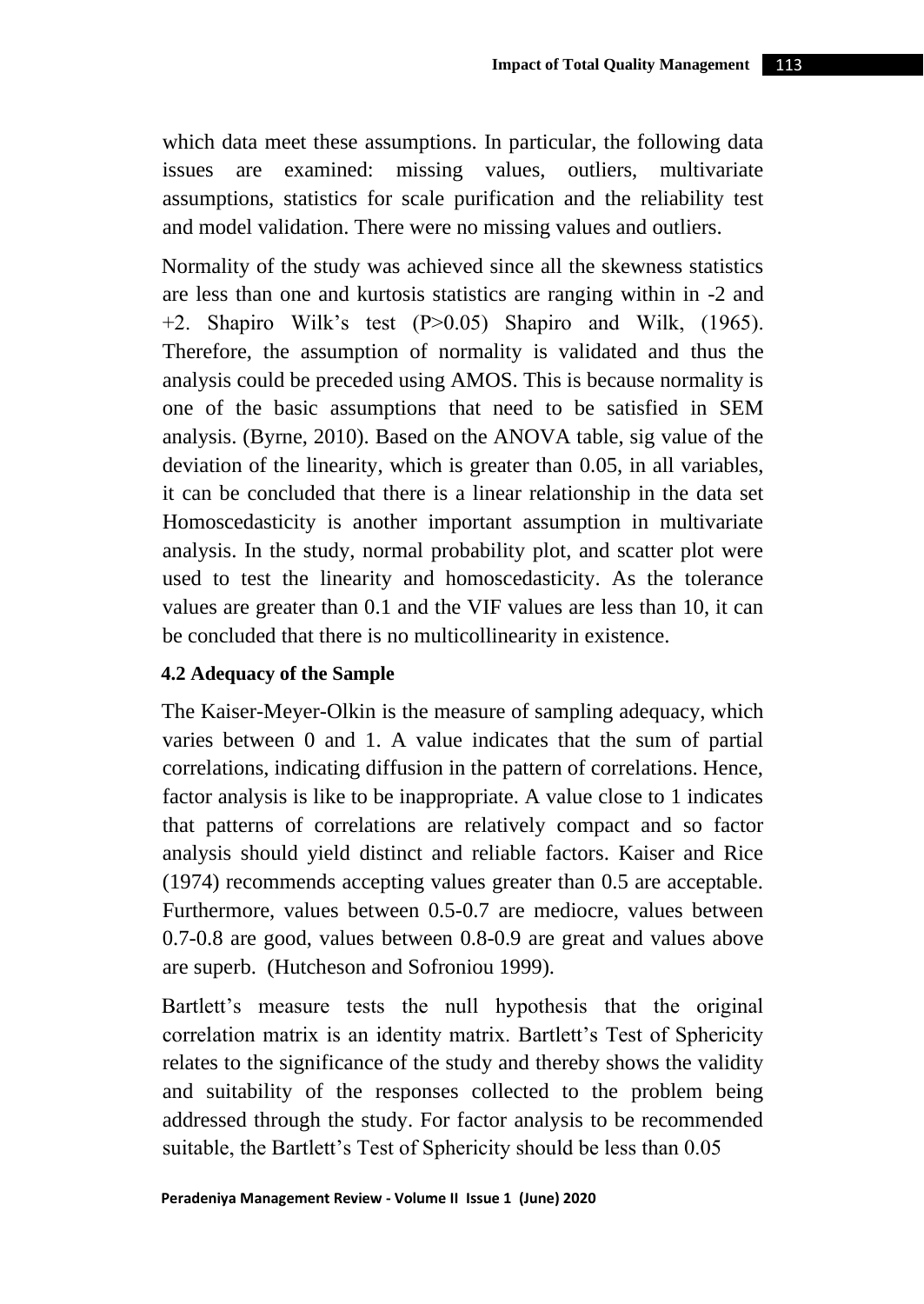### **Table 3: Test adequacy of sample**

KMO and Bartlett's Test

| Kaiser-Meyer-Olkin Measure of Sampling Adequacy.           |      | .898     |
|------------------------------------------------------------|------|----------|
| <b>Bartlett's Test of Sphericity</b><br>Approx. Chi-Square |      | 1126.522 |
|                                                            | Df   | 78       |
|                                                            | Sig. | .000     |

*Source: Survey Data (2020)*

As per the table it is clear that Kaiser-Meyer-Olkin value is more than 0.5 and therefore it can be concluded that the factor analysis is appropriate for the data set. At the same time Bartlett's Test of Sphericity is highly significant as the value is less than 0.05.

### **4.3 Structural Equation Modeling (SEM)**

In general, a SEM model is comprised of two sub models; a measurement model and the structural model (Byrne, 2010). Measurement model defines the relationship between the observed variable and the latent constructs and the structural model presents the relationship among the latent constructs. The two-step SEM process has also been considered as a good practice in the conduct of SEM analysis (Schumacker and Lomax 2010; Hair et al., 2010).

Confirmatory factor analysis (CFA) procedures are employed to examine the measurement model which includes the observed variables and the latent constructs. This is to test how well the observed variables can measure their associated latent constructs. The causal structure of the proposed model is examined to assess the extent to which these latent constructs are related.

According to Hair et al, (2010), it is recommended that when assessing the fit of a measurement model, researchers should report one absolute fit index and one incremental index besides the chisquare value and the degrees of freedom. Accordingly, current study, besides the Chi square, the GFI and RMSEA were reported as absolute fit indices and CFI and TLI were reported as incremental fit indices.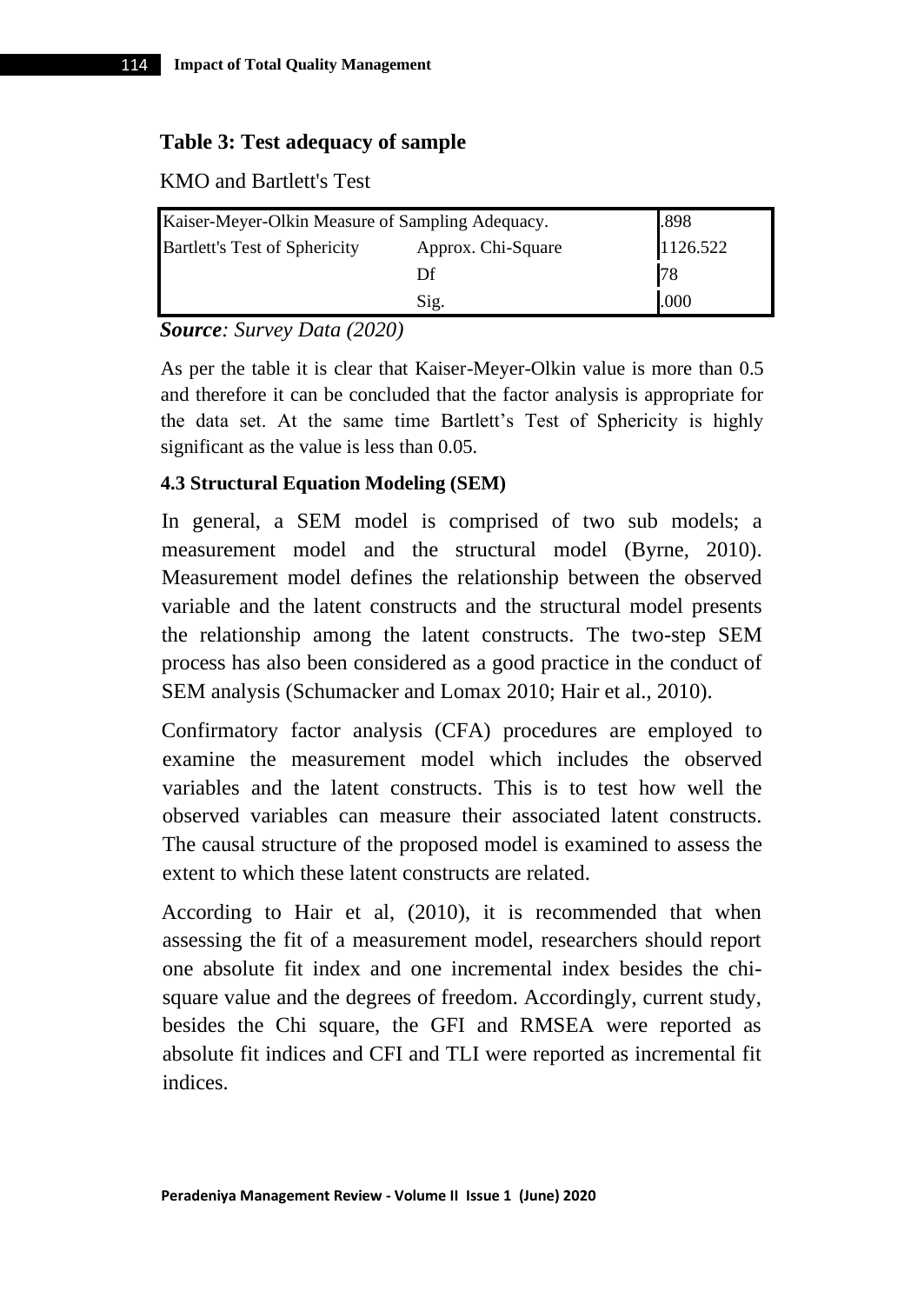| <b>Index</b>   | Acceptable scale for good and adequate fit                                         |
|----------------|------------------------------------------------------------------------------------|
| <b>CMIN/DF</b> | $1 - 3$                                                                            |
| <b>GIF</b>     | Values $>0.95$ indicate good fit Values between 0.90-0.95<br>indicate adequate fit |
| <b>RMSEA</b>   | Values between 0.05-0.08 indicate adequate fit                                     |
| CIF            | Values between 0-1 (above 0.9 usually associated with a<br>model that fits well    |

## **Table 4: SEM GOF Indices**

*Source: Hair et al. (2010)*

### **4.4 Confirmatory Factor Analysis**

Firstly, the initial measurement model was drawn. The measurement model "specifies the indicators for each construct, and enables an assessment of construct validity" (Hair et al., 2010). There are 44 observed variables based on the conceptual model namely, LER 1 to LER 4, SP1to SP 4, CF 1 to CF 6, IA 1 to IA 4, PEM 1 to PEM 5, PROM 1 to PROM 6, OC 1 to OC 4, OS 1 to OS 3, OF 1 to OF 2, OQ 1 to OQ 3 and OD 1 to OD 3. There are 11 latent variables .For the purpose of CFA, all the constructs are allowed to correlate with all other constructs, while the measured variables are allowed to load on only one construct each and the error terms, (Byrne, 2010). All regression weights are above 0.5 of all items except SP1, CF 4, CF1.CF3 and OC 1. All t values were significant at p<0.001 of all items. In the current study the initial model shows, Comparative fit index (CIF) =  $0.897$  Goodness fit index (GIF) = $0.803$  CMIN/DF = 1.451 Root mean of square error of approximation  $(RMSEA) = 0.040$ Therefore, the initial measurement model required further modification so as to better fit the data. Stepwise deletion of items below 0.5 factors loading was applied to further refine the initial model and then the final measurement model was developed.

The final refined measurement model was obtained after removing 5 items namely, OC1, CF4, SP1, CF3and CF 1 which had standard regression weights less than 0.5 at 5 stages. After that, all the standard regression weights were above 0.5. All the t values were significant at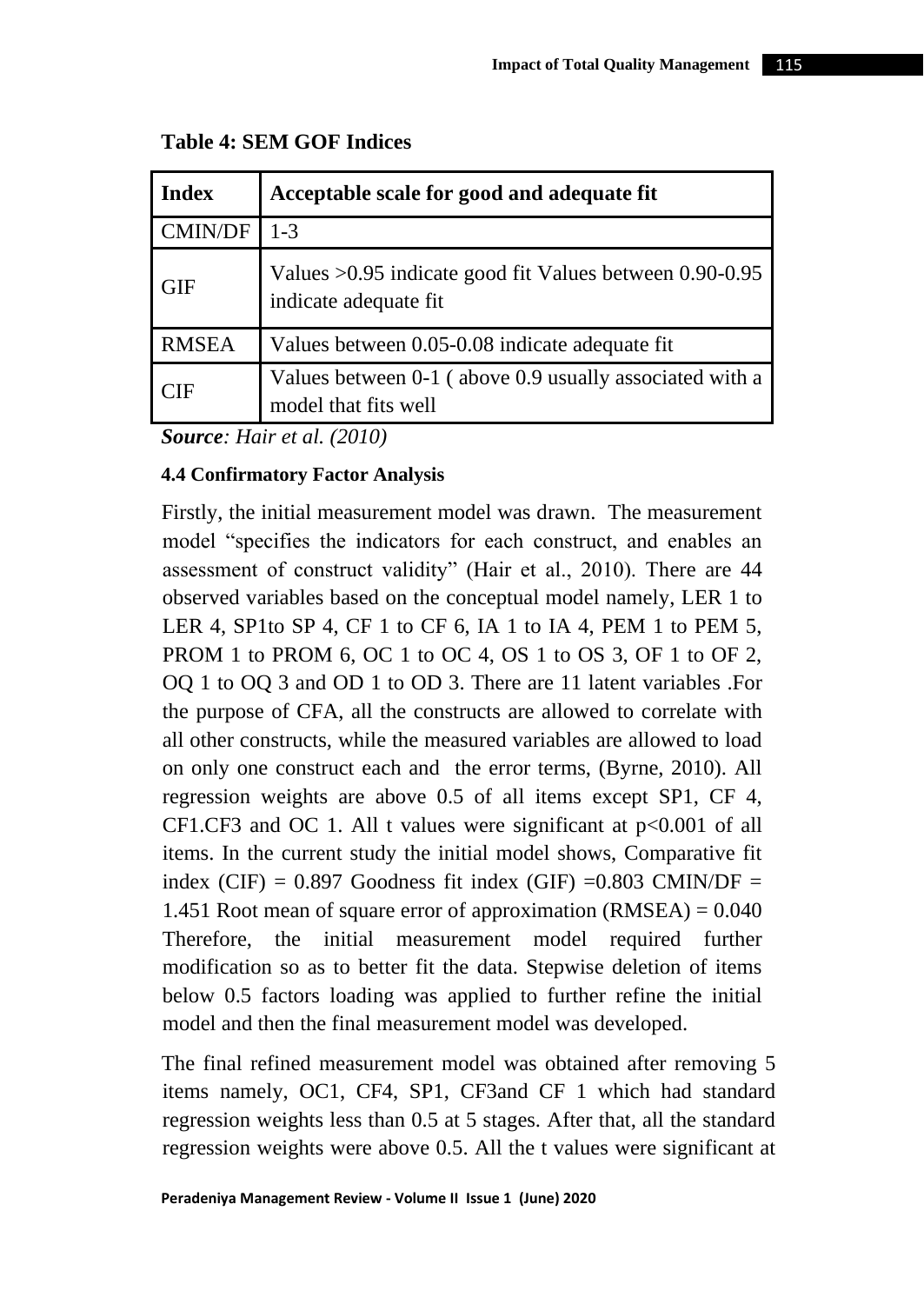p<0.001. Comparative fit index  $(CIF) = 0.909$  Goodness fit index (GIF)  $=0.809$  CMIN/DF = 1.471 Root mean of square error of approximation (RMSEA)  $= 0.041$ , was achieved showing a good level of fit compared to the initial measurement model.

### **4.5 Assessing Reliability**

Reliability test provides an indication of internal reliability of indicators used to measure constructs. In other words, it assesses how highly interrelated the indicators are used together to measure their associated constructs (Hair el al, 2010). Given the recommended Cronbach's alpha greater than 0.7 (Kline, 2011), Table 5 shows the acceptable reliability for each dimension.

| <b>Construct</b>     | <b>Measurement</b> | Cronbach's alpha |
|----------------------|--------------------|------------------|
| Leadership           | <b>LER</b>         | 0.774            |
| strategic planning   | <b>SP</b>          | 0.723            |
| Customer focus       | <b>CF</b>          | 0.703            |
| Information analysis | <b>IA</b>          | 0.785            |
| People management    | <b>PEM</b>         | 0.845            |
| Process management   | <b>PROM</b>        | 0.823            |
| Cost                 | OC                 | 0.781            |
| Speed                | OS                 | 0.714            |
| Flexibility          | OF                 | 0.714            |
| Quality              | <b>OQ</b>          | 0.787            |
| Dependability        | OD                 | 0.725            |

### **Table 5: Reliability of measurement items**

*Source: Survey Data (2020)*

### **4.6 Convergent Validity and Discriminant Validity**

Convergent validity was measured using factor loading, composite reliability (CR) and average variance extracted (AVE). As shown in the table, all the CR values are greater than 0.5 and some of the AVE values are above 0.5 and some are approximately equals to 0.5.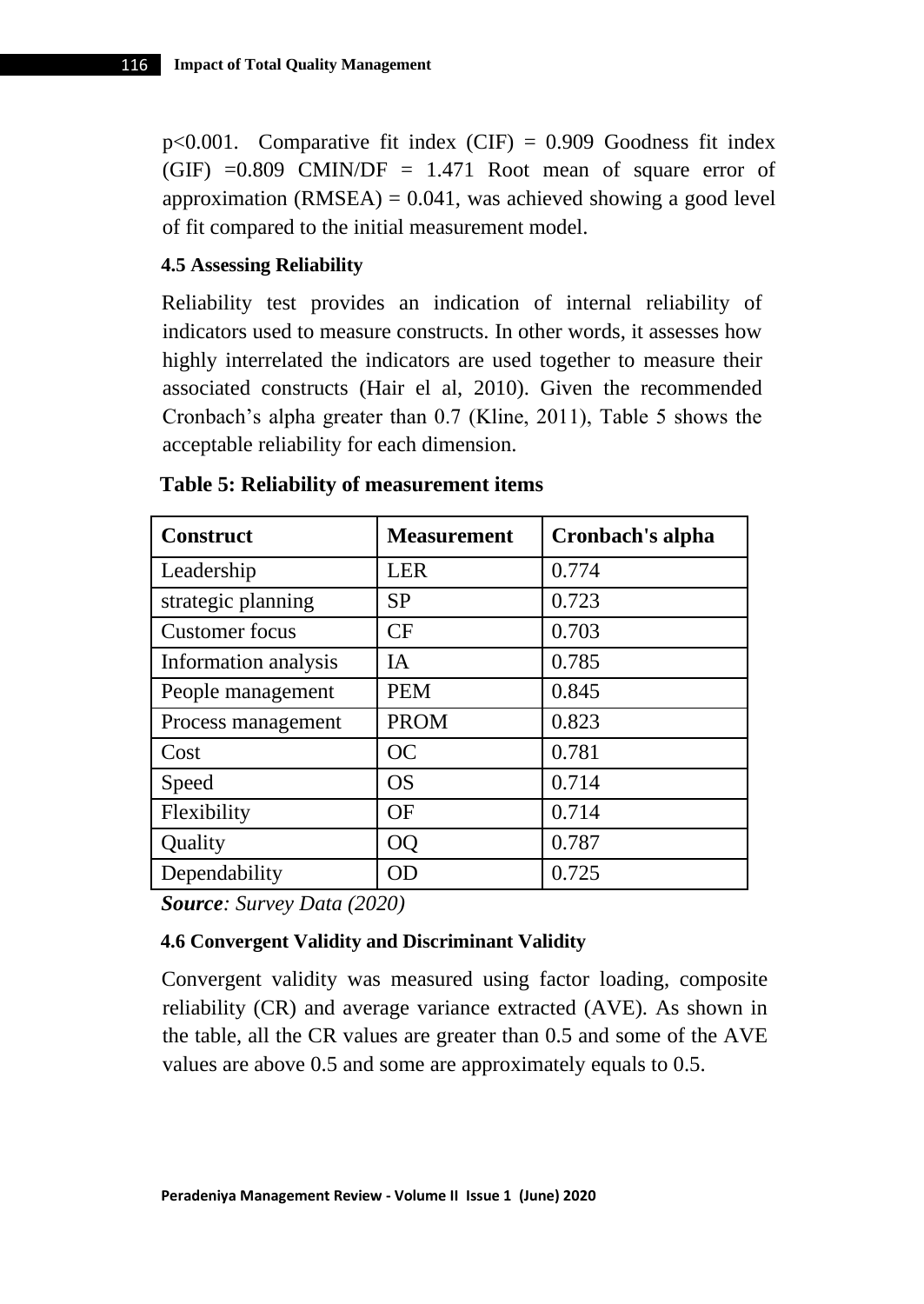| <b>Dimension</b> | <b>Factor loading</b> | CR    | <b>AVE</b> |
|------------------|-----------------------|-------|------------|
| <b>LER</b>       | $0.632 - 0.711$       | 0.779 | 0.469      |
| <b>SP</b>        | 0.640-0.724           | 0.727 | 0.471      |
| CF               | 0.500-0.819           | 0.715 | 0.465      |
| <b>IA</b>        | 0.655-0.744           | 0.785 | 0.478      |
| <b>PEM</b>       | 0.590-0.815           | 0.847 | 0.528      |
| <b>PROM</b>      | 0.514-0.687           | 0.819 | 0.434      |
| OC               | 0.644-0.842           | 0.792 | 0.562      |
| OS               | 0.534-0.820           | 0.789 | 0.48       |
| <b>OF</b>        | 0.741-0.751           | 0.715 | 0.557      |
| <b>OO</b>        | 0.636-0.876           | 0.803 | 0.581      |
| OD               | 0.578-0.762           | 0.793 | 0.494      |

### **Table 6: Convergent validity**

### *Source: Survey Data (2020)*

To assess discriminant validity, the square of the correlation estimates between the each construct was compared with the AVE of each constructs. The AVE value of each construct should be higher than the square of the correlation estimates between that construct and other constructs. Except the values between LER-SP and PEM-IA, all the other values are lower the agreed limit. Though they are having lower convergent validity, they maintain satisfactory levels of composite reliability. And also the correlation coefficients among the study constructs do not exceed 0.85 (Kline, 2011). Therefore, all the constructs in the study represent different concepts and there are no problems with discriminant validity.

#### **4.7 Structural Models**

In SEM, the structural model defines the relationships among the latent variable constructs (Byrne, 2010).thus, the structural model helps to specify the manner by which specific latent constructs directly or indirectly affect changes in the values of other latent constructs in the model (Byrne, 2010). In the current study, the proposed structural model is composed of two latent variables, of which one is exogenous (TQM) and the one is endogenous (OPP).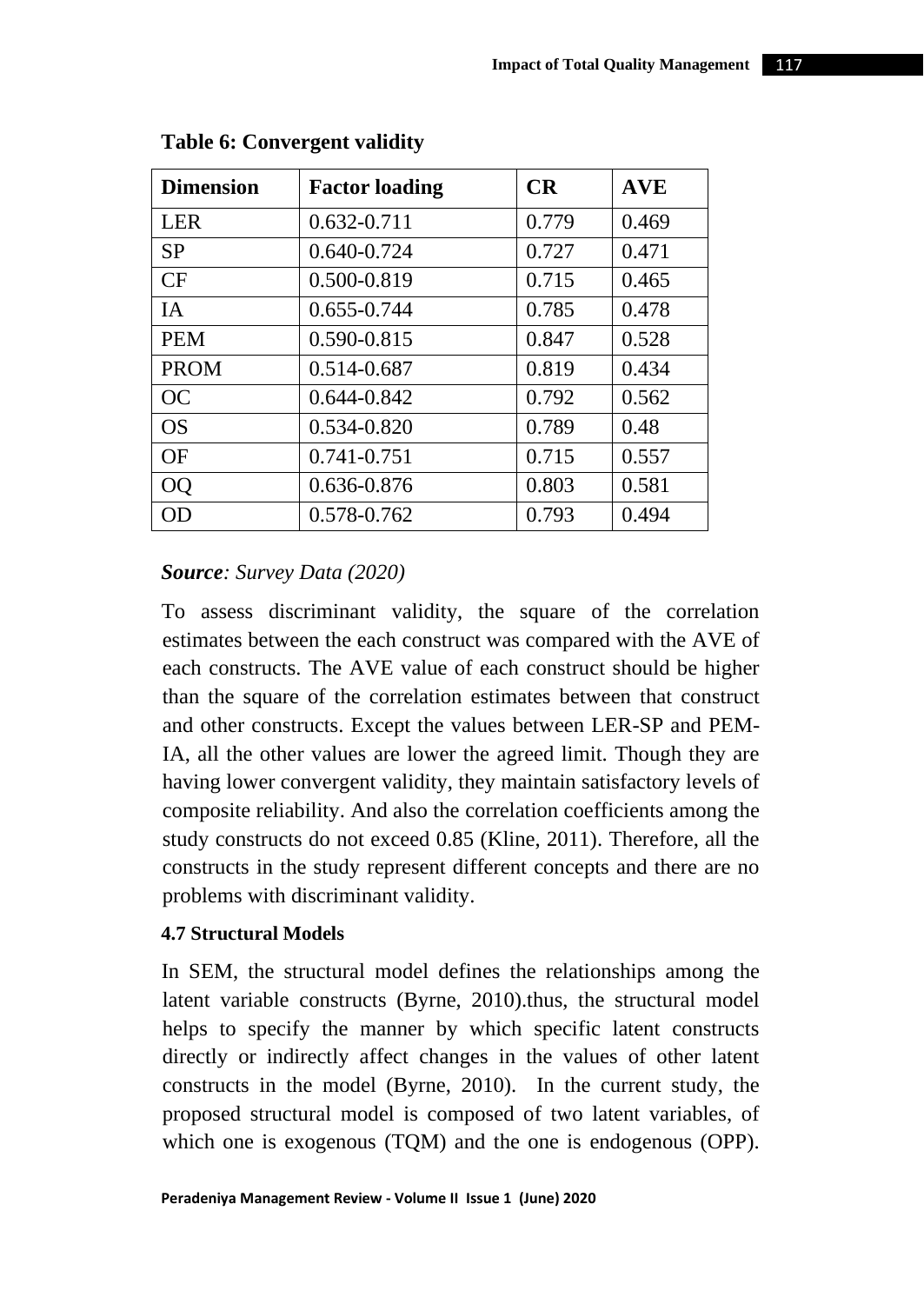Figure 2 presents the structural model and the proposed relationships among the constructs.



*Source: Survey Data (2020)*

### **Figure 2: The Structural Model for TQM and OPP**

The overall fit of the structural model was assessed so as to evaluate the extent to which the proposed causal relationships between the latent constructs fit the research data. It is recommended that a study reports one absolute fit index and one incremental index besides the Chi-square value and the degrees of freedom (Hair et al., 2010). Accordingly, besides the Chi-square, the GFI and RMSEA were reported as absolute fit indices, and the CFI and TLI were reported as incremental fit indices. Thus, the overall fit of the structural model was assessed with the same set of fit indices as those of the measurement models. The fit indices indicated that the structural model had a good fit with the data  $\gamma$ 2/df = 1.621, CFI = 0.901 GFI  $= 0.763$  RMSEA  $= 0.047$  thus supporting the basic theoretical model of the study.

**Peradeniya Management Review - Volume II Issue 1 (June) 2020**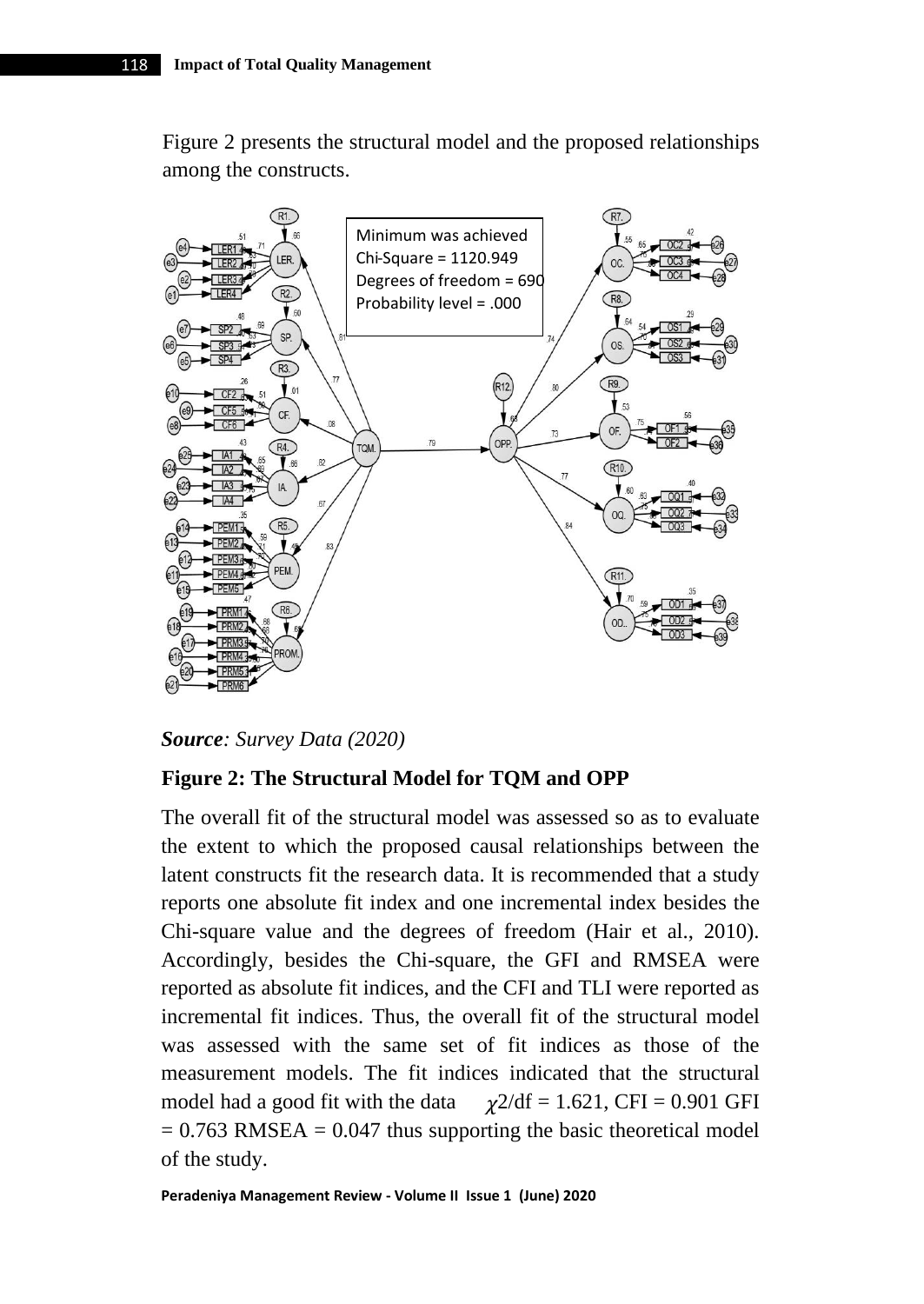### **4.8 Hypotheses Testing**

Table 7 presents the results of testing the hypothesized direct relationships among Total quality management (TQM), and Operational performance (OPP). The table also includes the standardized path coefficients, *t*-values, and the corresponding significance levels.

| Table 7: Hypotheses Test Results for the H1 |  |  |
|---------------------------------------------|--|--|
|---------------------------------------------|--|--|

| <b>Hypothesis</b>  | <b>Standardized</b> | P                                                      | <b>Result</b> |
|--------------------|---------------------|--------------------------------------------------------|---------------|
|                    | Coefficient         | value                                                  |               |
|                    |                     | $0.000**$                                              | Accept        |
| on<br>performance. |                     |                                                        |               |
|                    | impact              | <b>H1</b> : TQM has a significant 0.793<br>operational |               |

### \*\*  $P < 0.05$

### *Source: Author Constructed*

Hypothesis 1 investigated the relationship between Total quality management (TQM) and Operational performance (OPP). It was hypothesized that there would be a relationship Total quality management (TQM) and Operational performance (OPP). The results, demonstrated positive and significant paths from Total quality management (TQM) and Operational performance (OPP). (β  $= 0.793$   $p = 0.000$ . Thus, hypotheses 1 was supported.

Figure 3 shows the structural model for hypothesis ( H1 (a), H1 (b), H1 (c), H1 (d), H1 (e), H1(f)) and the proposed relationships among leadership, people management, process management, customer focus, strategy and quality planning and information analysis with operational performance. Thus, the overall fit of the structural model was assessed with the same set of fit indices model had a good fit with the data  $\gamma$ 2/df = 2.261 CFI = 0.799 GFI = 0.754 RMSEA = 0.067 as those of the measurement models. The fit indices indicated that the structural thus supporting the basic theoretical model of the study.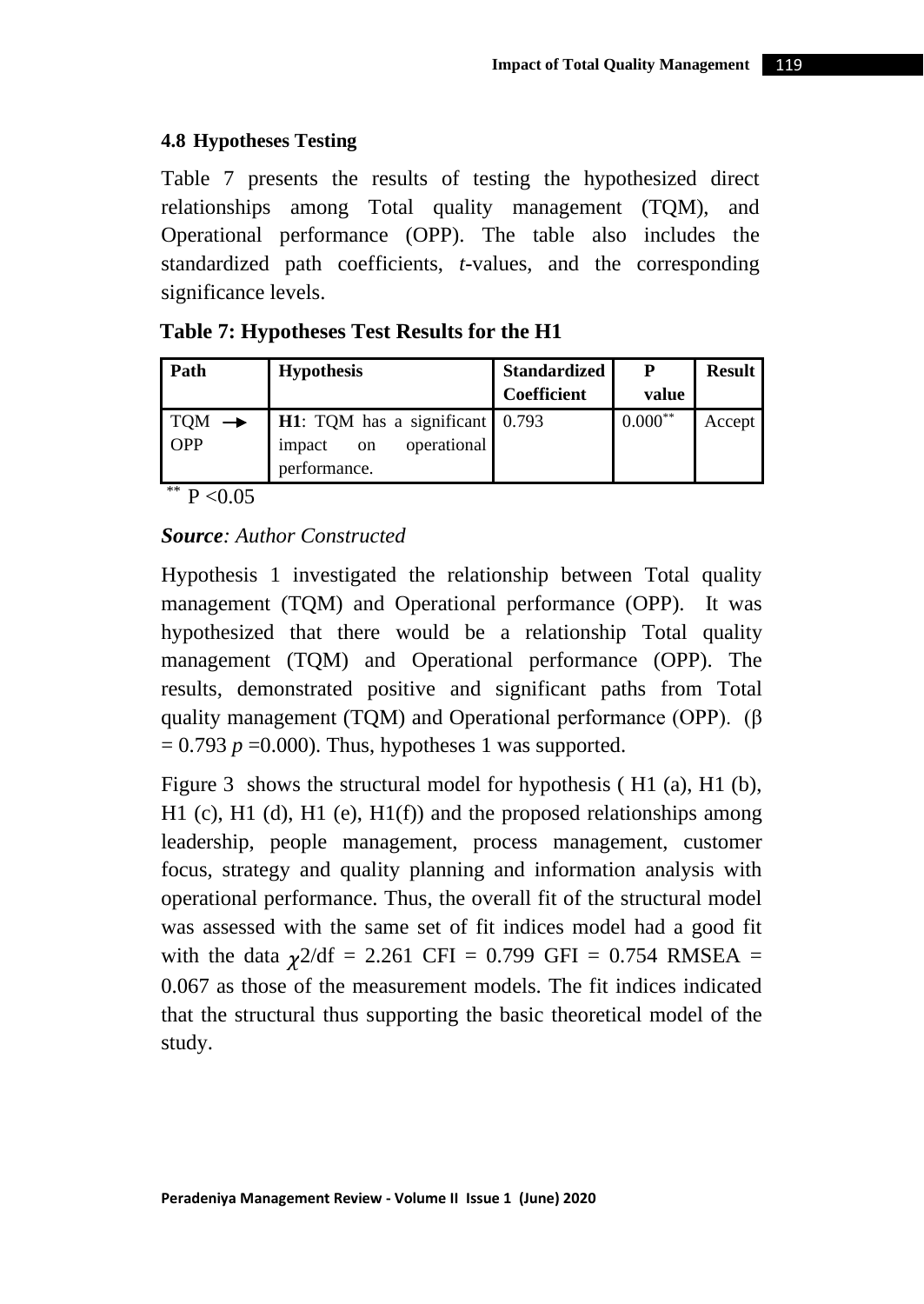

*Source: Survey Data (2020)*

# **Figure 3: The Structural Model for TQM indicators and OPP**

Table 8 presents the results of testing the hypothesized direct relationships among leadership, people management, process management, customer focus, strategic planning and information analysis with operational performance. The table also includes the standardized path coefficients, *t*-values, and the corresponding significance level.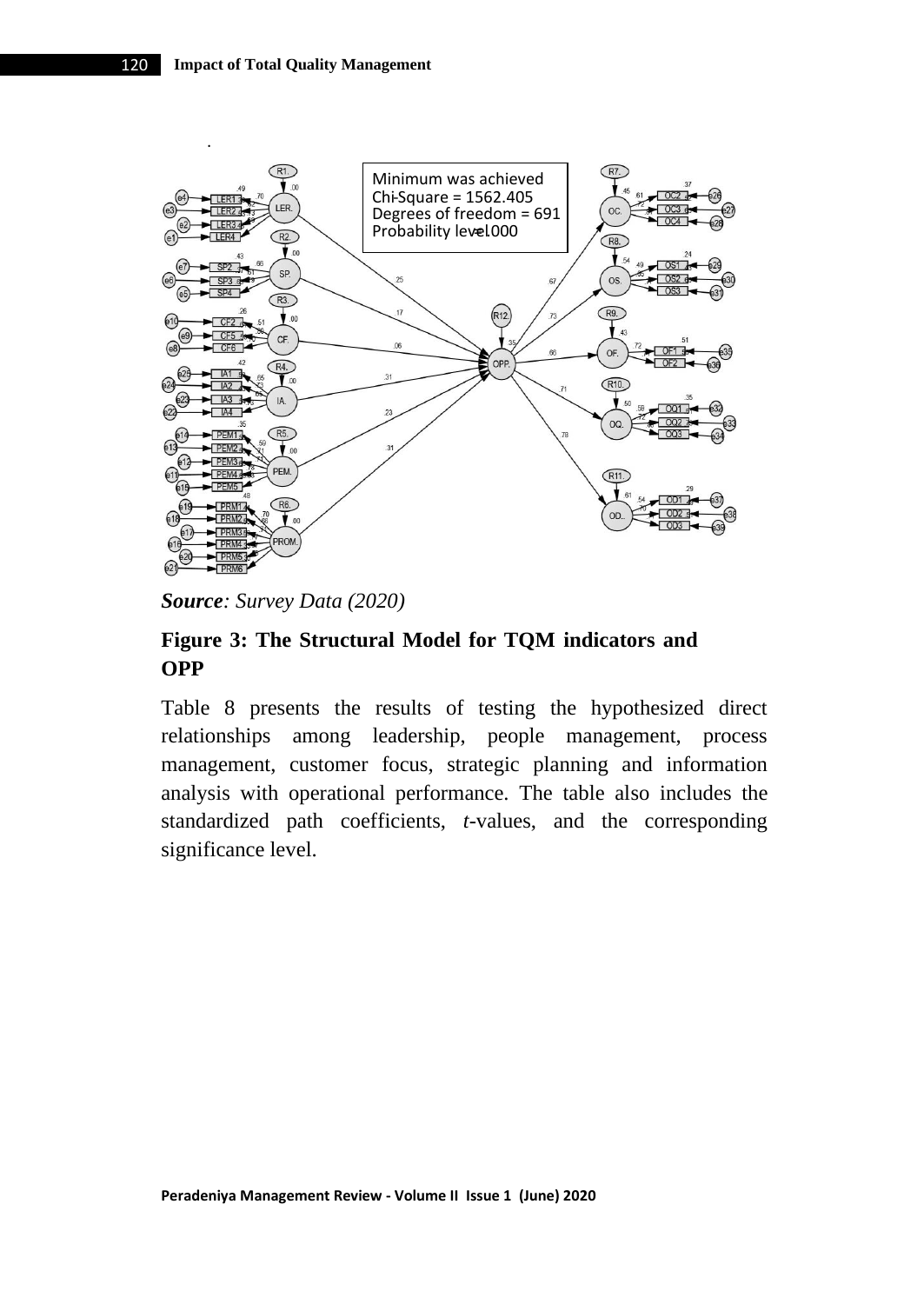| Path                   | <b>Hypothesis</b>                                                                                      | <b>Standar</b><br>dized<br>$co-$<br>efficient | $p-$<br>value  | <b>Result</b> |
|------------------------|--------------------------------------------------------------------------------------------------------|-----------------------------------------------|----------------|---------------|
| $LER \rightarrow OPP$  | $H1$ ( <i>a</i> ): Leadership has a<br>significant impact<br>on<br>operational performance.            | 0.248                                         | $0.002^\ast$   | Accept        |
| $PEM \rightarrow$ OPP  | $H1(b)$ : People<br>has<br>management<br>a<br>significant impact<br>on<br>operational performance      | 0.235                                         | $0.001^{\ast}$ | Accept        |
| $PROM \rightarrow$ OPP | $HI(c):$ Process<br>management<br>has<br>a<br>significant impact<br>on<br>operational performance      | 0.314                                         | $0.000^\ast$   | Accept        |
| $CF \rightarrow$ OPP   | $H1(d)$ : Customer<br>focus<br>has a significant impact<br>operational<br>on<br>performance            | 0.064                                         | $0.037*$       | Accept        |
| $SP \rightarrow$ OPP   | $HI(e)$ : Strategy planning<br>has a significant impact<br>operational<br><sub>on</sub><br>performance | 0.174                                         | $0.021*$       | Accept        |
| $IA \rightarrow$ OPP   | $HI(f):$ Information<br>analysis has a significant<br>impact on operational<br>performance             | 0.311                                         | $0.000^\ast$   | Accept        |

# **Table 8: Hypotheses Test Results for H1 (a), H1 (b), H1 (c), H1 (d), H1 (e), H1 (f)** \*\* P < 0.05

*Source: Author Constructed*

Hypothesis H1 (a) investigated the relationship between Leadership (LER) and Operational performance (OPP). It was hypothesized that there would be a relationship between Leadership (LER) and Operational performance (OPP). The results, demonstrated positive and significant paths from Leadership (LER) and Operational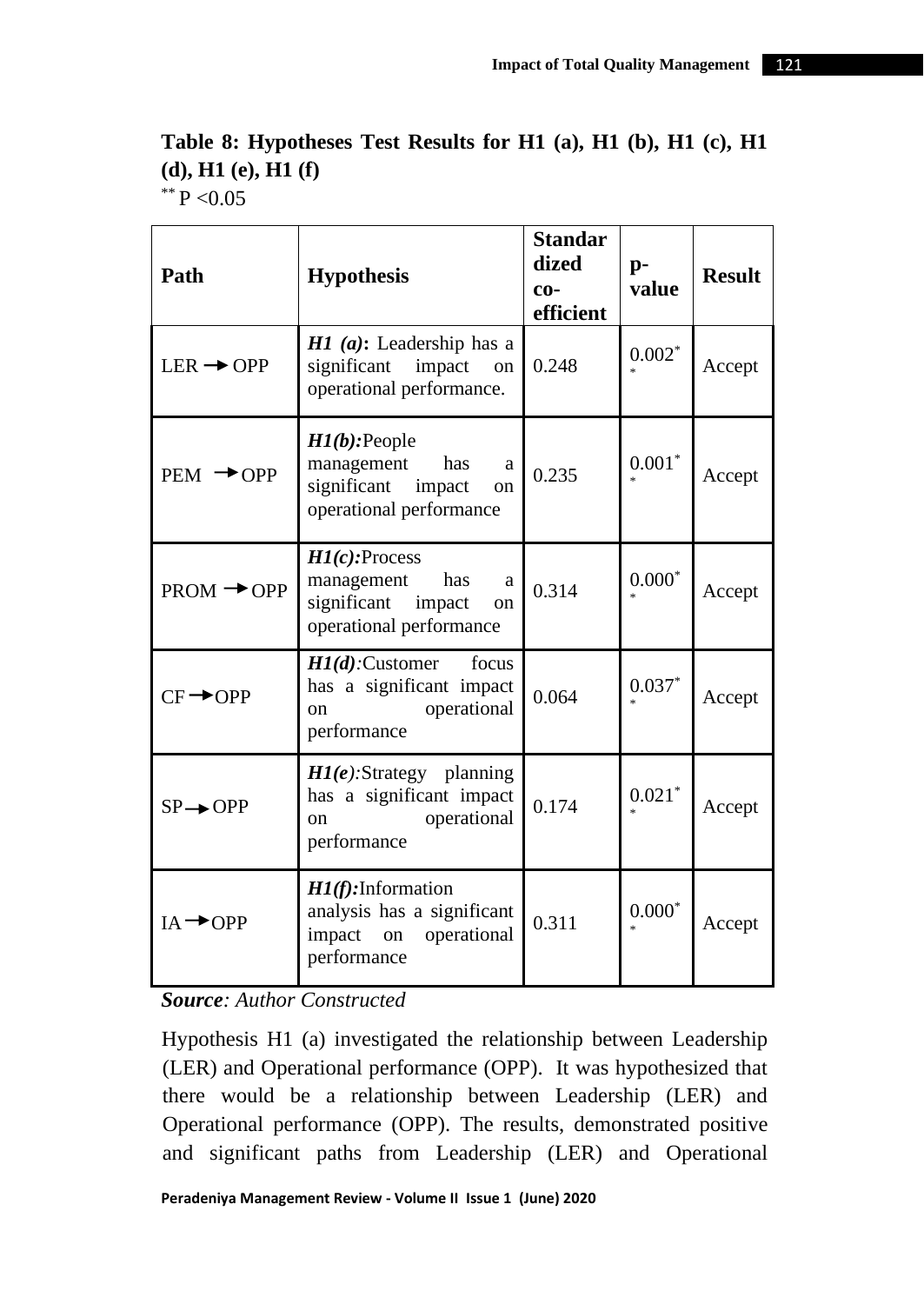performance (OPP).  $(\beta = 0.248 \ p = 0.002)$ . Thus, hypotheses H1 (a) was supported.

Hypothesis H1 (b) investigated the relationship between People management (PEM) and Operational performance (OPP). It was hypothesized that there would be a relationship between People management (PEM) and Operational performance (OPP). The results, demonstrated positive and significant paths from People management (PEM) and Operational performance (OPP).  $(\beta = 0.235 \, p = 0.001)$ . Thus, hypotheses H1 (b) was supported.

Hypothesis H1 (c) investigated the relationship between Process management (PROM) and Operational performance (OPP). It was hypothesized that there would be a relationship between Process management (PROM) and Operational performance (OPP). The results, demonstrated positive and significant paths from Process management (PROM) and Operational performance (OPP).  $(\beta =$ 0.314  $p = 0.000$ ). Thus, hypotheses H1 (c) was supported.

Hypothesis H1 (d) investigated the relationship between customer focus (CF) and Operational performance (OPP). It was hypothesized that there would be a relationship between customer focus (CF) and Operational performance (OPP). The results, demonstrated positive and significant paths from customer focus (CF) and operational performance (OPP).  $(\beta = 0.064 \ p = 0.037)$ . Thus, hypotheses H1 (d) was supported.

Hypothesis H1 (e) investigated the relationship between strategic planning (SP) and Operational performance (OPP). It was hypothesized that there would be a relationship between strategic planning (SP) and Operational performance (OPP). The results, demonstrated positive and significant paths from strategic planning (SP) and Operational performance (OPP).  $(\beta = 0.174 \text{ p } = 0.021)$ . Thus, hypotheses H1 (e) was supported

Hypothesis H1 (f) investigated the relationship between information analysis (IA) and Operational performance (OPP). It was hypothesized that there would be a relationship between information analysis (IA) and Operational performance (OPP). The results, demonstrated positive and significant paths from customer focus (CF)

**Peradeniya Management Review - Volume II Issue 1 (June) 2020**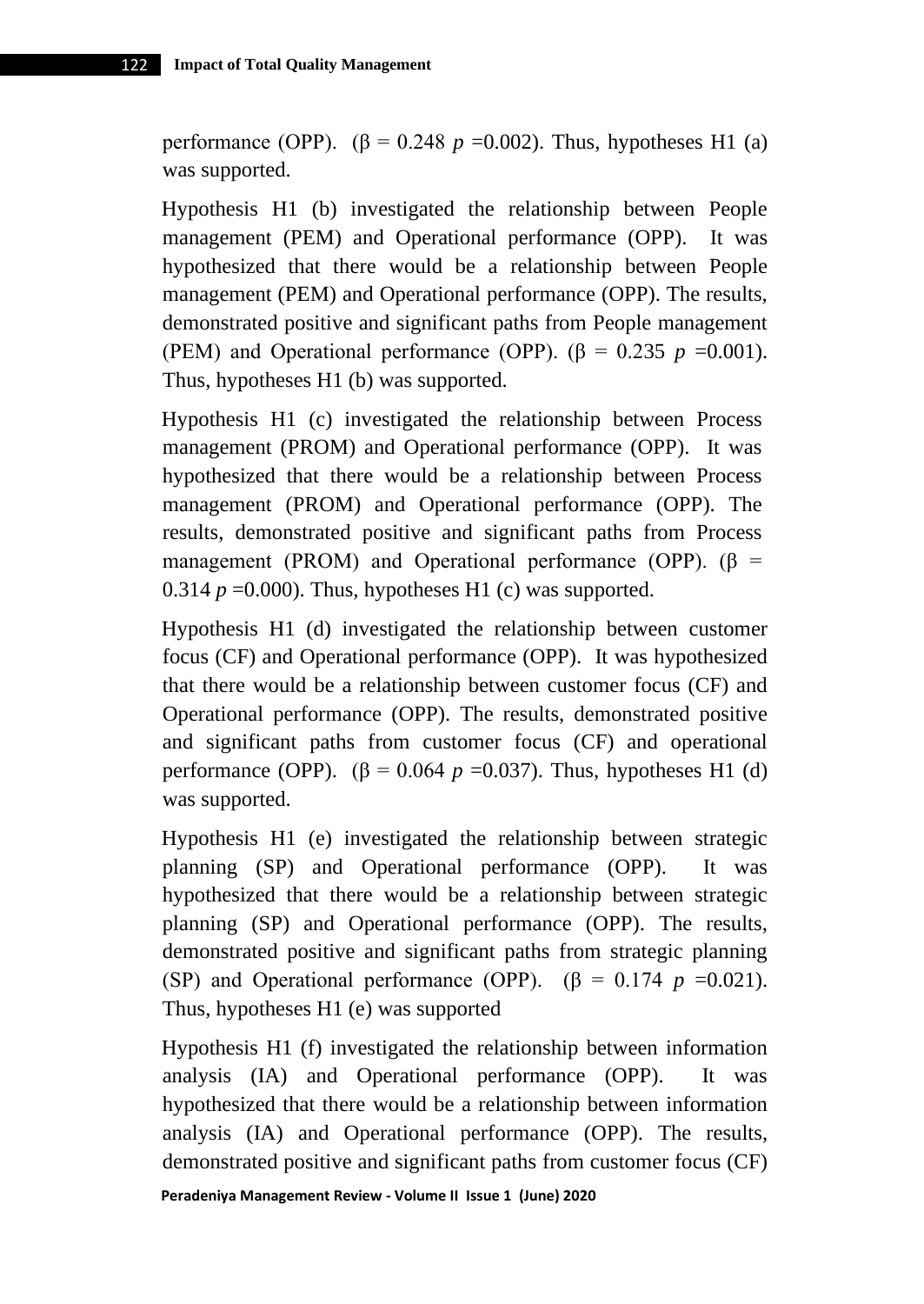and Operational performance (OPP).  $(\beta = 0.311 \ p = 0.000)$ . Thus, hypotheses H1 (f) was supported.

### **5. Discussion**

The following section discusses the study results, based on empirical evidences of the hypothesis test, which is organized around the research questions addressed in this article.

# *Do TQM practices have an impact on operational performance in large scaled manufacturing organizations in Sri Lanka?*

First research question addressed the impact of total quality management practices on operational performance. The results elaborated that total quality management practices were associated with increased operational performance. It is clear that, a good leadership/support of the management, having strategic plans in the organization, focusing more on customer requirements, managing the people in the organization effectively and having an effective process management system will increase the operational performance in manufacturing organizations. This may be due to total quality management practices will help the organizations to reduce costs by eliminating non confirmation and repetitive work, elimination of reworks and repairs. At the same time TQM practices will help the organizations to increase the quality of the products in the manufacturing organizations if there are continuous improvement techniques, training programs on quality and by having quality management systems. If the organization is practicing TQM, they will be able to increase the flexibility in the organization by meeting the varied customer demands in terms of specifications and also having flexible modes of service and product delivery will increases sales and reduce costs which will ultimately increase the operational performance in manufacturing firms. At the same time, TQM practices will help the firms to increase the flexibility in the firm by having less rework and by eliminating bottlenecks in production can reduce lead time to fulfill customer orders. Finally, TQM will enhance economies of scale due to greater efficiency. Ultimately TQM practices may increase the operational performance in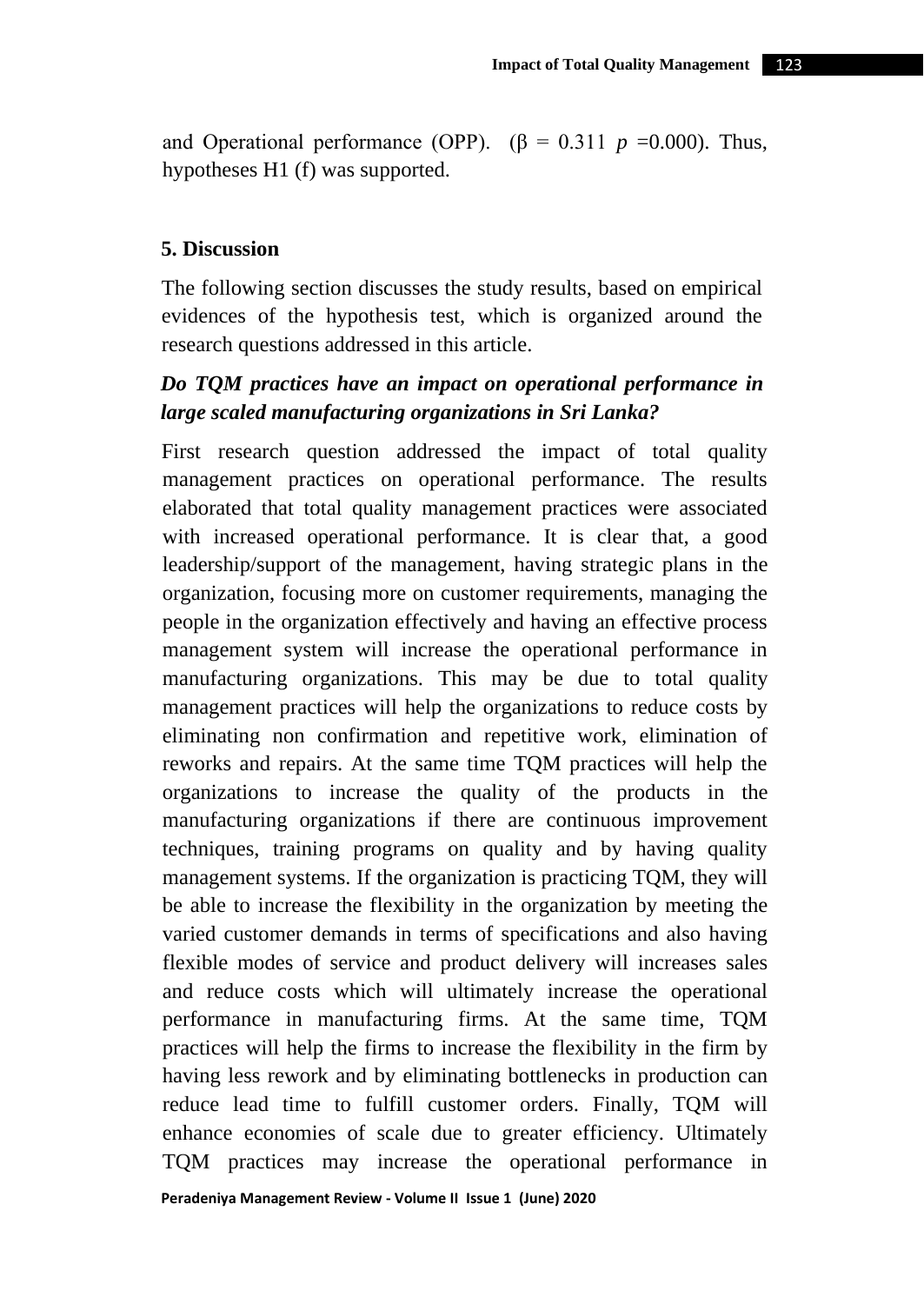manufacturing firms. Therefore, it is clear that total quality management practices have a positive impact on operational performance in large scale manufacturing organizations in Sri Lanka. These findings are consistent with the findings of previous research in other contexts in the world and also in the banking industry. Although some researchers argued that there is no relationship between TQM and operational performance, the findings are matching with most of the previous literature. (Martínez-Costa and Martínez-Lorente, 2008; Sarkees & Hulland, 2009; Hung & Pradigo, 2008). At the same time this relationship is supported with the Total quality management theory where it discusses total quality management will lead to improve the performance of an organization either operationally or financially. According to literature since there are both negative and positive relationships have been identified by previous researchers, for this unclear problem, the present study's findings add an argument that the effect of Total quality management has a positive impact on the operational performance in Sri Lankan large scale manufacturing organizations.

# *What is the individual impact of six indicators on TQM practices on operational performance in large scaled manufacturing organizations in Sri Lanka?*

The second question of the research addressed the impact of six indicators of TQM practices on operational performance. The six indicators are among leadership, people management, process management, customer focus, strategic planning and information analysis. According to Samson and Terziovski (1999), people management, customer focus and leadership were strongly significant and positive while other three factors were either insignificant or negative. The findings of the current study revealed that all the six indicators are having a positive and a significant impact on operational performance in large scaled manufacturing organizations in Sri Lanka. The result is matching with Chauke et al. (2019) where the researcher has identified all the six indicators are significantly positive. Moreover, among all the six indicators, customer focus shows the lowest positive value (0.064) which is also matching with the researcher Kuruppuarachchi and Perera (2010). According to the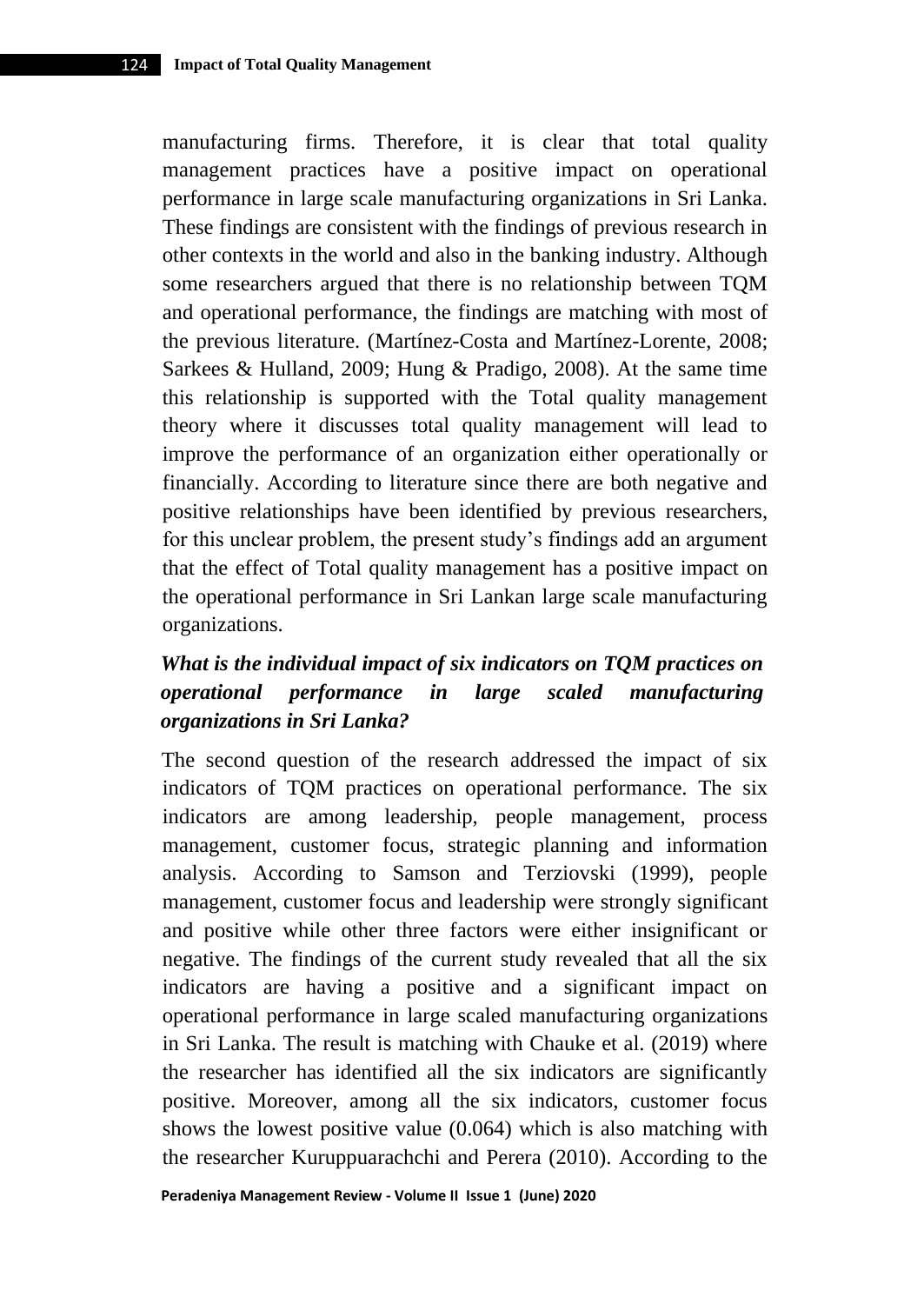research findings it can be concluded that all the six indicators namely, leadership, people management, process management, customer focus, strategy planning and information analysis will lead an organization to increase their operational performance.

## **6. Conclusion**

### **6.1 Conclusion**

This study makes special contribution to the total quality management literature as it provides a clear understanding if impact of total quality management and operational performance

Manufacturing sector is very important to the Sri Lankan economy in terms of employment, output, foreign currency earnings etc. Large scaled manufacturing sector supports the economy to reduce the unemployment as it generates more job opportunities for the society. At the same time, the large scaled manufacturing organizations generate more foreign currency earnings as they are more towards the globalization. In a nutshell, large scaled manufacturing sector plays a vital role in the Sri Lankan economy.

Total quality management practices are used by the most of the large scaled manufacturing organization intentionally or non-intentionally. But there are some organizations in Sri Lanka that do not focus on the total quality management practices. This study is evident that TQM practices leads to increase operational performance in organizations. Therefore, the impact of total quality management on the operational performance of the large scaled manufacturing sector is fundamentally important for face emerging challengers and contributes immensely to the Sri Lankan economy.

Several previous studies have been conducted and which have looked into these dimensions, however, this study enriched the existing literature by filling a gap concerning some disagreements identified in previous investigations, not only regarding the ambiguity of the findings, but also concerning the different interpretations of the concepts studied. Regarding the operational performance, this research analyzed this dimension through five different perspectives,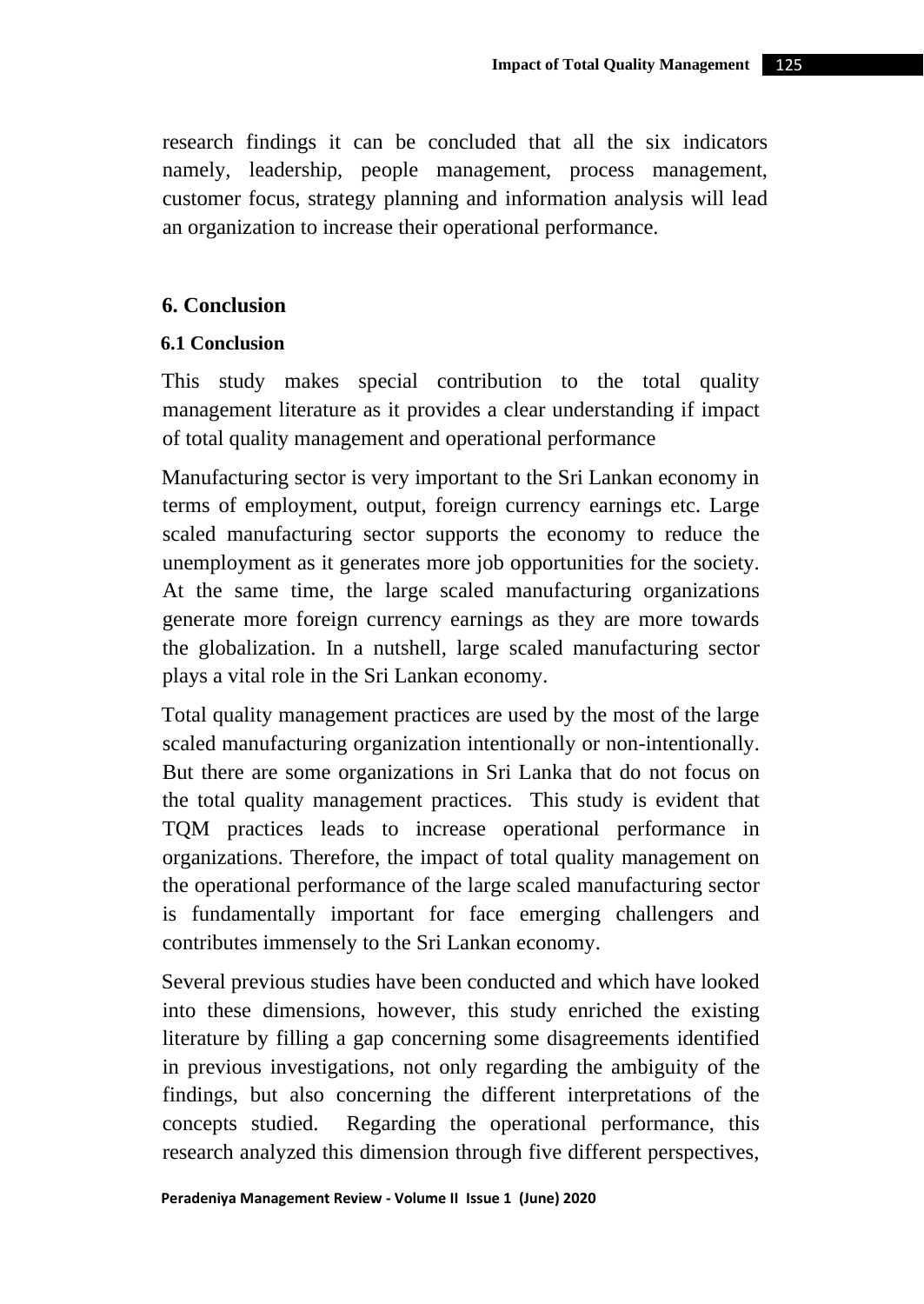namely, cost, quality, flexibility, speed and dependability, whereas most of the researchers do not consider dependability to measure operational performance.

To achieve better operational performance, this study recommends that improvement in adoption of total quality management practices because they have been implemented to a moderate extent in large scaled manufacturing organizations in Sri Lanka. One or two practices of TQM may not bring the desired level of operational performance compared to all practices working in synergy. An integration of all the TQM practices is essential to rip off the benefits of TQM. Employees need to be empowered and made to feel they are involved by top management. Continuous improvement need to be embedded in all processes and job descriptions should include continuous improvement as a responsibility. Top management also should enhance the creation of the right cultures through proper recruitment and hiring of staff. A business process reengineering should also come in handy to help reinvent in large scaled manufacturing organizations so as to win the hearts of customers.

So it is evident that by implementing TQM practices will definitely help the organizations to achieve the desired level of operational performance as per the relationship discussed in this study. Therefore, the large scaled manufacturing organizations in Sri Lanka will be able to increase the operational performance in their peak seasons by implementing TQM in order to face for the competitiveness in the market place.

#### **6.2 Implications for Practitioners**

Since the competitiveness of today's business environment is rapidly increasing than it has been in the past decades, the organizations should follow several methods to achieve competitive advantage. Achieving operational performance is essential for an organization in order to face for the competitiveness. Therefore, the study suggests that implementation of total quality management practices is a key to achieve operational performance in an organization.

With the increasing importance of quality management in this global competitive market place, performance and assessment have become

**Peradeniya Management Review - Volume II Issue 1 (June) 2020**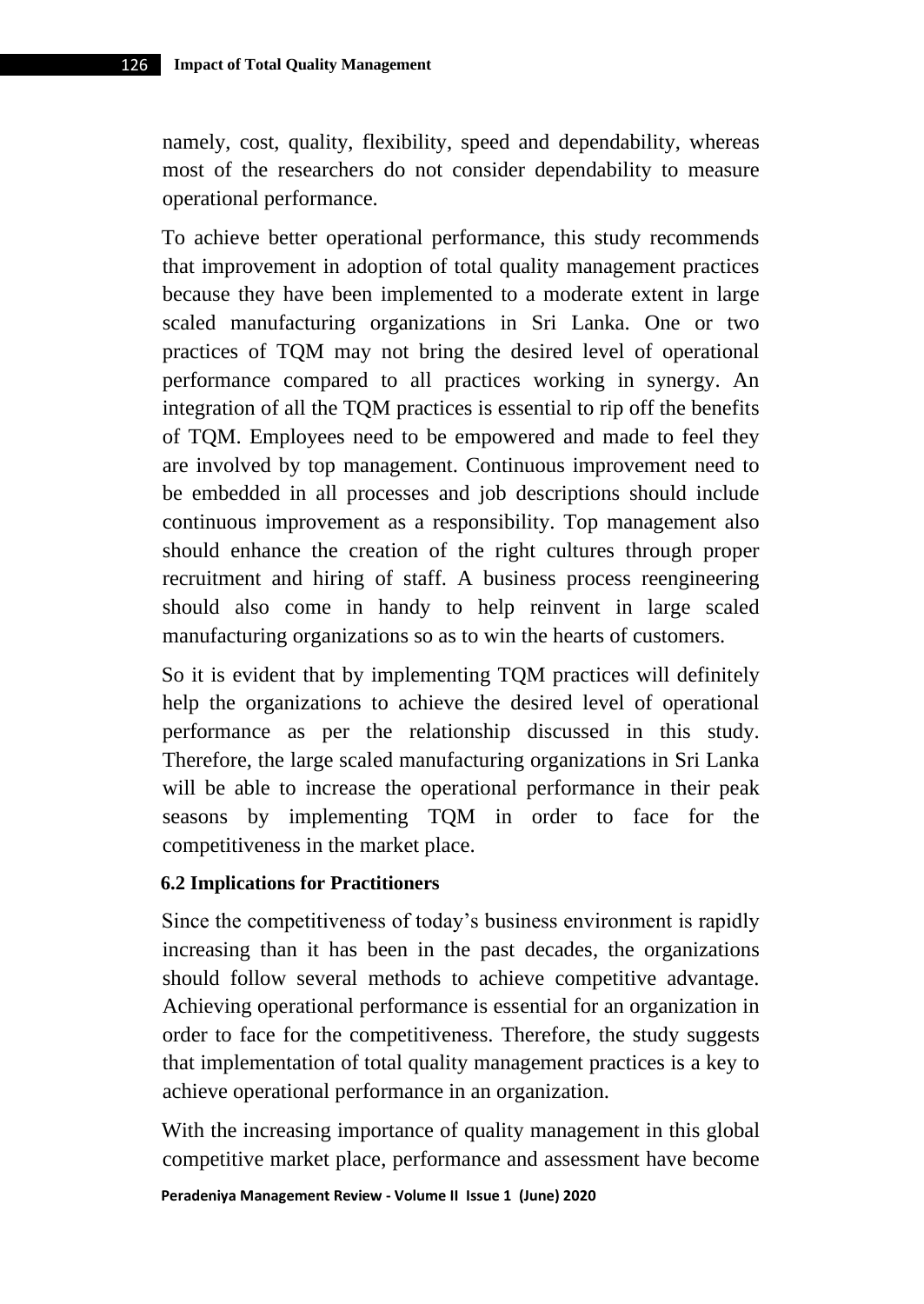a key research area in academia and in the industry. It is evident from the findings of this study, performance management in organizations that use total quality management practices are indispensable as it drives the organizations to achieve business goals. Therefore, this study empirically verifies that in this era of globalization, large scaled manufacturing firms with operational performance enjoy substantial competitive advantage.

### **6.3 Implication for Researchers**

The study provides inferences made from an instrument that is valid and reliable for the current study's context for evaluating the impact of total quality management practices on operational performance.

Further, the study provides a research framework that identifies significant relationships between total quality management practices on operational performance. Although several previous studies discussed the impact of total quality management on organizational performance, only a limited number of researchers have been discussing the relationship between total quality management and operational performance.

Therefore, the instrument developed in the study captures the relationship between total quality management, operational performance. The new instrument shall provide better guideline for researchers in the total quality management area, and thus, can be considered as a strategic management too and at the same time as a quality management tool.

### **References**

- Ahmad, S. and Schroeder, R.G (2003). The impact of human resource management practices on operational performance: recognizing country and industry differences. *Journal of operations Management*, Vol.21 No 1, pp.19-43.
- Alamri, A. M., Alharthi, A. M., Alharthi., D. K., Alhabashi, W. S., & Hasan., S. H (2014). Organisation performance improvement using TQM. *International Journal of Computer Applications*, Vol.108 No 9,pp. 29 – 33.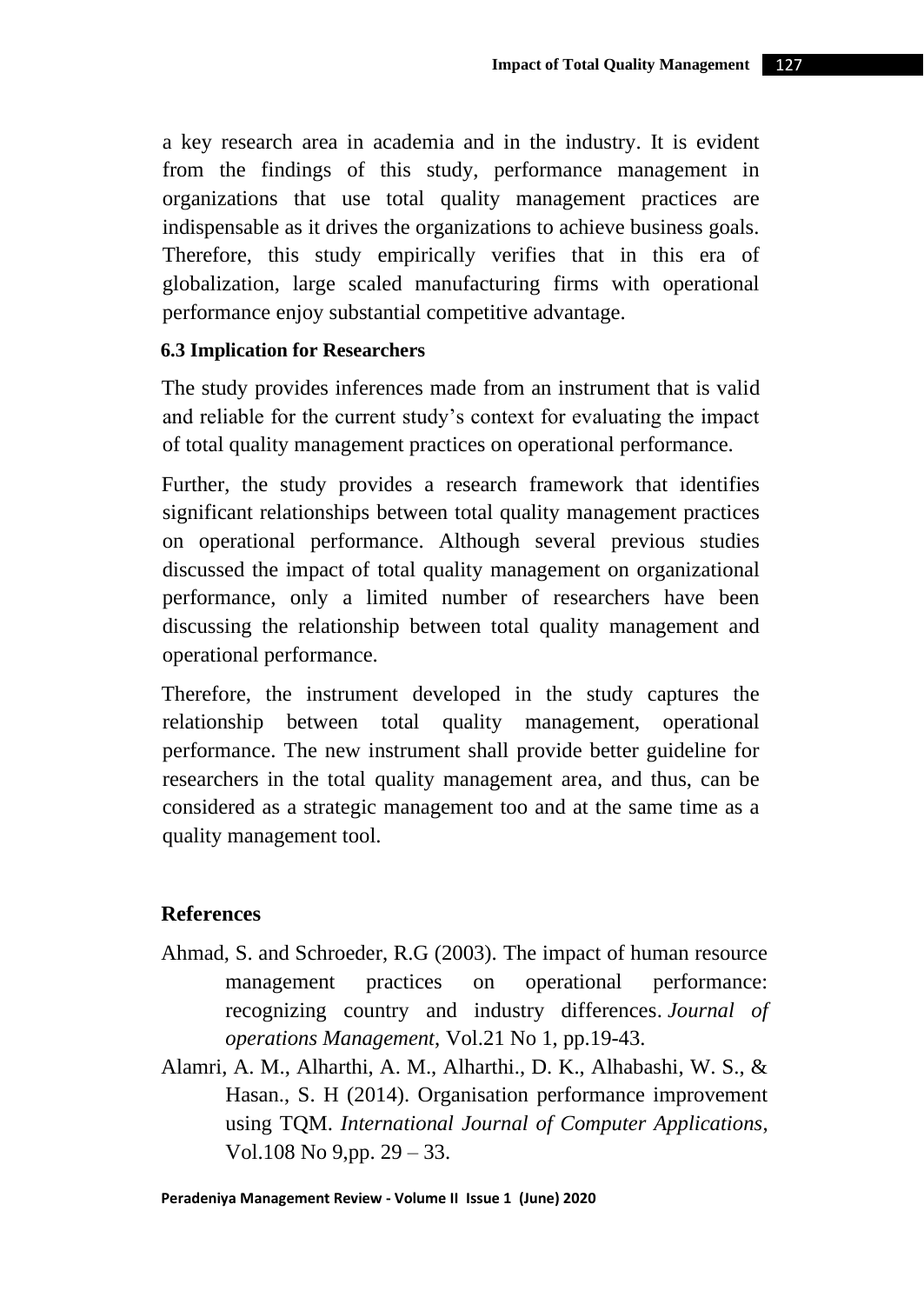- Al-Damen, R. A (2017). The impact of Total Quality Management on organizational performance: Case of Jordan Oil Petroleum Company. *International Journal of Business and Social Science*, Vol.8 No 1, pp. 192 – 202.
- Almansour, Y. M (2015). The impact of Total Quality Management components on firms' performance, *International Journal of Management Sciences*, Vol. 6 No 8, pp. 384-394.
- Anyango, D., Wanjau, K. & Mageto, J. N (2012). Assessment of the relationship between quality management practices and performance of manufacturing firms in Nairobi. *African Journal of Business and Management*, Vol. 2, 2012
- Arumugam, V., Ooi, K. B. & Fong, T. C (2008). TQM practices and quality management performance- an investigation of their relationship using data from ISO: 2000 from Malaysia. *The TQM magazine,* Vol. 20 No. 6, pp. 636-650.
- Barney, J (1991). Firm Resources and Sustained Competitive Advantage. *Journal of Management*, Vol. 17, pp.99–120
- Bentler, P.M. & Chou, C (1987). Practical issues in structural modeling, *Sociological Methods and Research,* Vol.16, pp.78– 117.
- Boomsma, A & Hoogland, JJ (2001). The robustness of LISREL modeling revisited. Structural equation models: present and future. *A festschrift in honour of karl Joreskong*, Vol.2 No.3, pp.139-168
- Bou-Llusar, J.C., Ana B, E.T., Vicete, R.P. and Beltrain-Martin, I (2009). An empirical assessment of the EFQM excellence model: Evaluation as a TQM framework relative to the MBNQA Model. *Journal of Operations Management*, Vol.27, pp.1-22.
- Chauke, S.S., Edoun, E. and Mbohwa, C. (2019). The effectiveness of total quality management and operations performance at a bakery firm in the city of Tshwane, South Africa. *Proceedings of the International Conference on Industrial Engineering and Operations Management*, pp. 2896-2907.
- Curkovic, S., Melnyk, S., Calantone, R. and Handfeld, R (2000). Validating the Malcolm Baldrige National Quality Award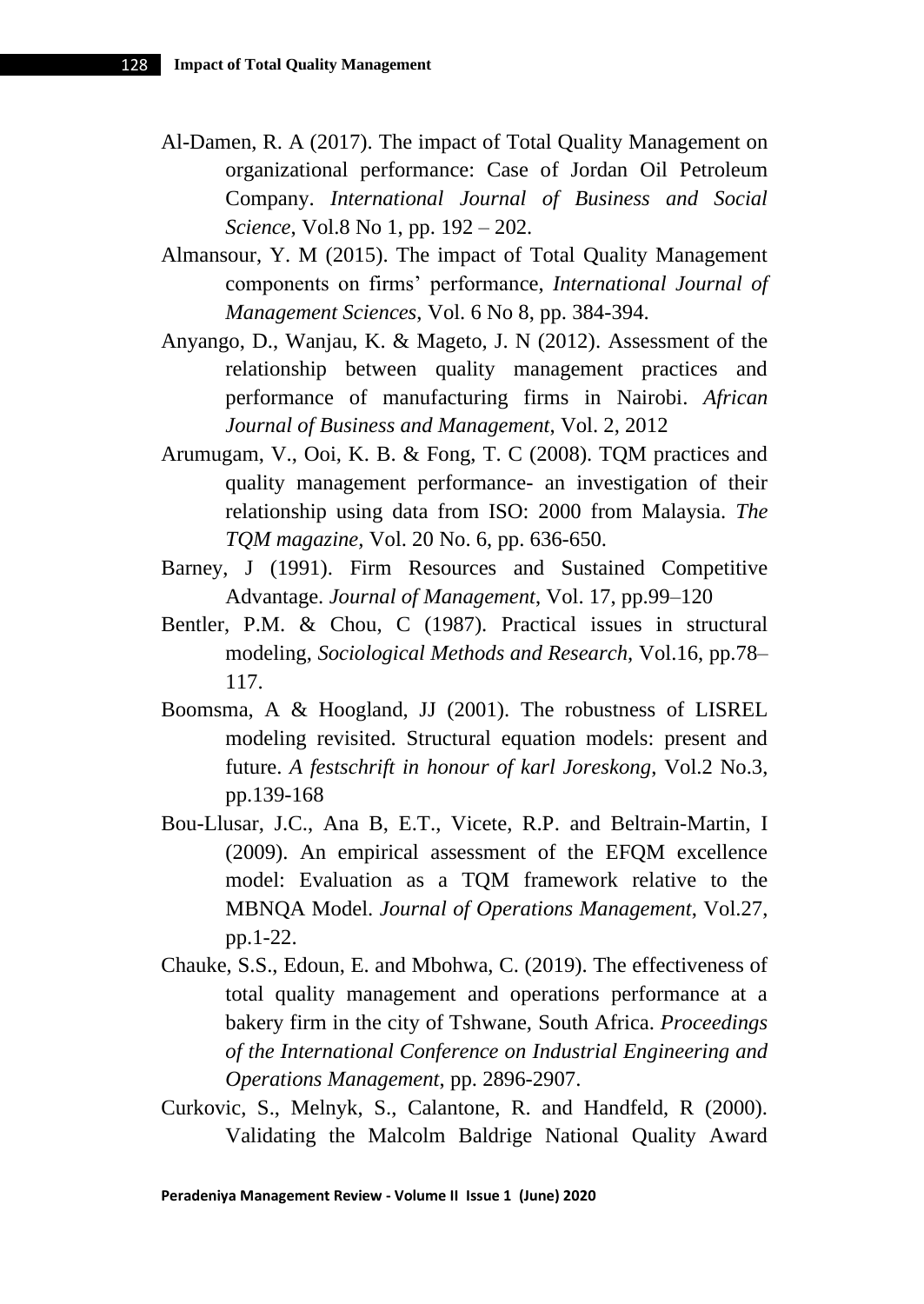Framework through structural equation modeling. *International Journal Production Research*, Vol.38 No 4, pp.765-791.

- Deming, W.E. (1991). Foreword, in: W. W. Scherken bach, Deming's Road to Continual Improvement. (Knoxville, Tennessee), pp.  $vii \pm ix$
- Falkenreck, C. (2010). Reputation Transfer to Enter New B-to-B Market: Measuring and Modelling Approaches. New York: Springer.
- Flynn, B.B., Schroeder, R.G. and Sakakibara, S (1995). The impact of quality management practices on performance and competitive advantage. *Decision sciences*, Vol. *26* No. 5, pp.659-691.
- Forker, L. B. (1997). Factors affecting supplier quality performance. *Journal of Operations Management*, Vol.15, pp.243–269.
- Hair, JF, Black, WC, Babin, BJ & Anderson, RE (2010). Multivariate data analysis: A global perspective,  $7<sup>th</sup>$  edn, London: Pearson
- Ho, L.A. (2008). What affects organizational performance?. *Industrial Management & Data Systems*.
- Hoang, D., Igel, B. and Laosiri hongthong, T.(2006). The impact of total quality management on innovation: findings from a developing country. *International Journal of Quality & Reliability Management,* Vol. 23, No. 9, pp. 1092-1117
- Hussain, T., Akhtar, N.A. and Butt, N.S (2009). Quality management: A case from Pakistan cotton yarn industry. *Journal of Quality and Technology Management*, Vol. 5 No.1, pp. 1-23.
- Hutcheson, G. and Sofroniou, N. (1999). The Multivariate Social Scientist: Introductory Statistics Using Generalized Linear Models", Sage Publication, Thousand Oaks, CA.
- Jaafreh, A.B. and Al-abedallat, A. Z. (2013). The effect of quality management practices on organizational performance in Jordan: An empirical study. *International Journal of Financial Research*, Vol. 4 No.1, pp.93-109.
- Jerome, N. (2013). Impact of sustainable human resource management and organizational performance. *International Journal of Asian Social Sciences*, Vol.3 No.6, pp.1287-1292.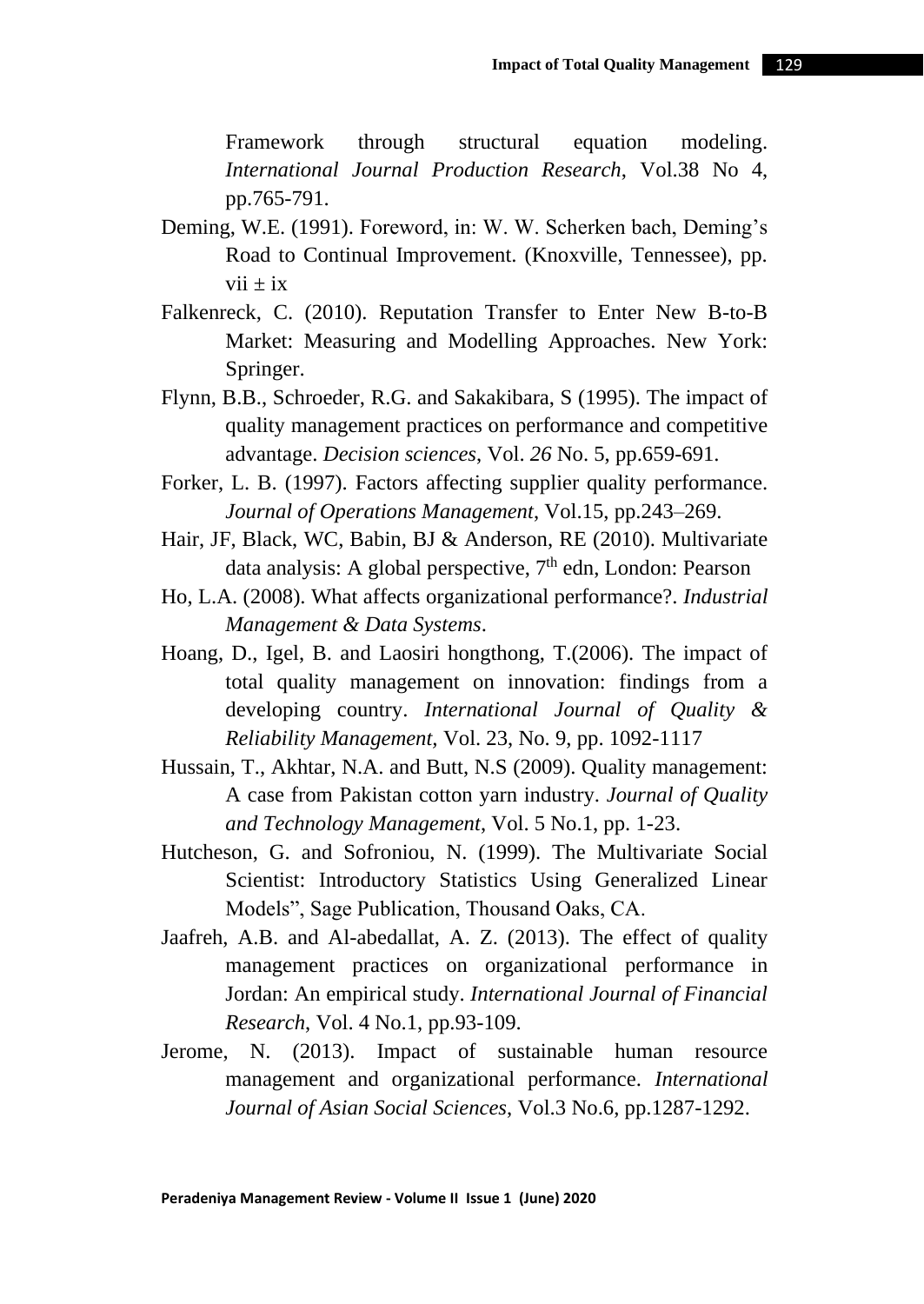- Kaiser, H.F. and Rice, J. (1974). Little Jiffy, Mark Iv. *Educational and Psychological Measurement*, Vol. 34, pp.111-117.
- Khanna, H. K., Sharma, D. D., & Laroiya, S. C. (2011). Identifying and ranking critical success factors for implementation of total quality management in the Indian manufacturing industry using TOPSIS. *Asian Journal on Quality*
- Kline, R.B. (2011). *Principles and practice of structural equation modeling*, 3rd edn, The Guilford press
- Kuo, T., Chang, T., Hung, K. and Lin, M (2009). Employees' perspective on the effectiveness of ISO 9000 certification: A Total Quality Management framework. *Total Quality Management & Business Excellence*, Vol.20 No.12, pp.1321- 1335.
- Kuruppuarachchi. D. and Perera, H.S.C. (2010). Impact of TQM and Technology Management on Operational performance. *The IUP Journal of operations management,* Vol. 9, No.3,pp 23- 47.
- Lai, K.H., & Cheng, T.C.E. (2005). Effects of quality management and marketing on organizational performance. *Journal of Business Research*, Vol. 58 No.4, pp. 446-456.
- MacCallum,RC, Widaman, KF, Zhang, S & Hong, S. (1999). Sample size infactor analysis. *psychological methods,* vol.4,No.1, p.84
- Malcolm Baldrige National Award Criteria (1995). United States Department of Commerce, National Institute of Standards and Technology, Washington, DC.
- Malhotra, NK. & Peterson, M (2006). Basic marketing research, International edition. *Management*, Vol.27, pp.495-511.
- Mark, N. S., Philip, L., & Adrian, T. (2009). Research Methods for Business Students. 5th Edition. England: Printise Hall.
- Martínez-Costa, M. and Martínez-Lorente, A. (2008). Does quality management foster or hinder innovation? An empirical study of Spanish companies. *Total Quality Management & Business Excellence*, Vol.19 No.3, pp.209-221.
- Mehmood, S., Qadeer, F. and Ahmad, A. (2014). Relationship between TQM Dimensions and Organizational Performance,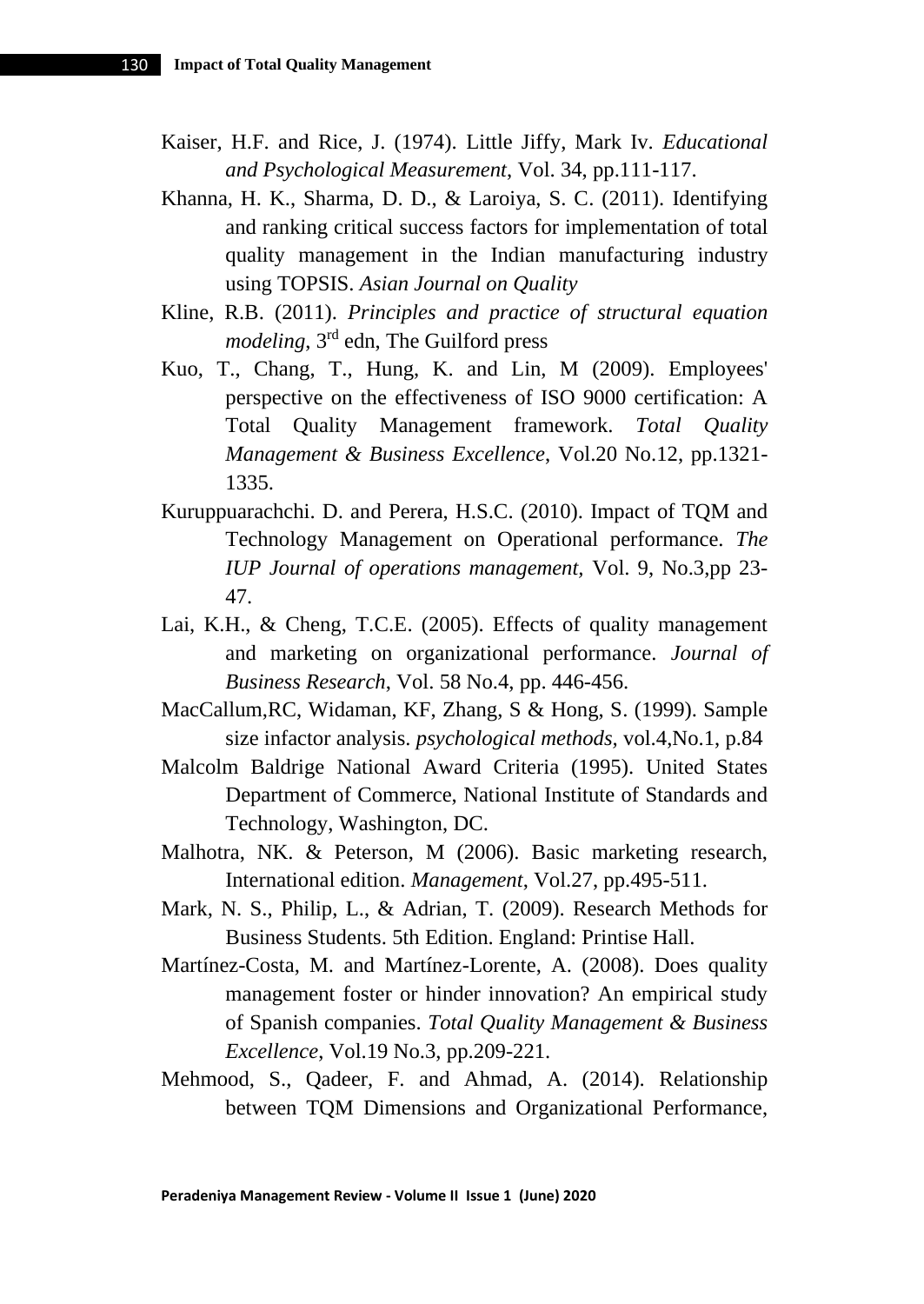*Pakistan Journal of Commerce and Social Sciences*, Vol.8 No.3, pp. 662-679.

- Neely, A.D. (2009). Exploring the Financial Consequences of the Servitization of Manufacturing, *Operations Management Research*, Vol. 2 No 1, pp. 103-118.
- Ngambi, M.T. and Nkemkiafu, A.G. (2015). The impact of total quality management on firm's organizational performance. *American Journal of Management*, Vol.15 No. 4, pp.69.
- Nunnally, JC & Bernstein, IH (1994). psychometric theory, McGraw-Hill, New York: McGraw-Hill publishers
- OECD. (2020). *Entrepreneurship - Enterprises By Business Size - OECD Data*.

[online]Availableat:<https://data.oecd.org/entrepreneur/enterpr ises-by-

businesssize.htm#:~:text=In%20small%20and%20medium%2 Dsized,employ%20250%20or%20more%20people.>[Accesse d 14 November 2020].

Powell, T.C. (1995). Total Quality Management as Competitive Advantage: A Review and Empirical Study. Strategic *Management Journal,* Vol*.*16, pp.15–37. <http://dx.doi.org/10.1002/smj.4250160105>

Prajogo, D. and Hong, S. (2008). The effect of TQM on performance in R&D environments: a perspective from South Korean firms. *Technovation,* Vol. 28, No. 12, pp. 855-863.

- Sadikoglu, E., & Olcay, H. (2014). The effects of total quality management practices on performance and the reasons of and the barriers to TQM practices in Turkey. *Advances in Decision Sciences*, pp.1 –17.
- Samson, D. and Terziovski, M. (1999). The relationship between total quality management practices and operational performance. *Journal of Operations Management*, Vol.17 No 14, pp.393-409.
- Sarkees, M. and Hulland, J. (2009). Innovation and efficiency: It is possible to have it all. *Business Horizons*, Vol. 52 No.1, pp.45- 55.